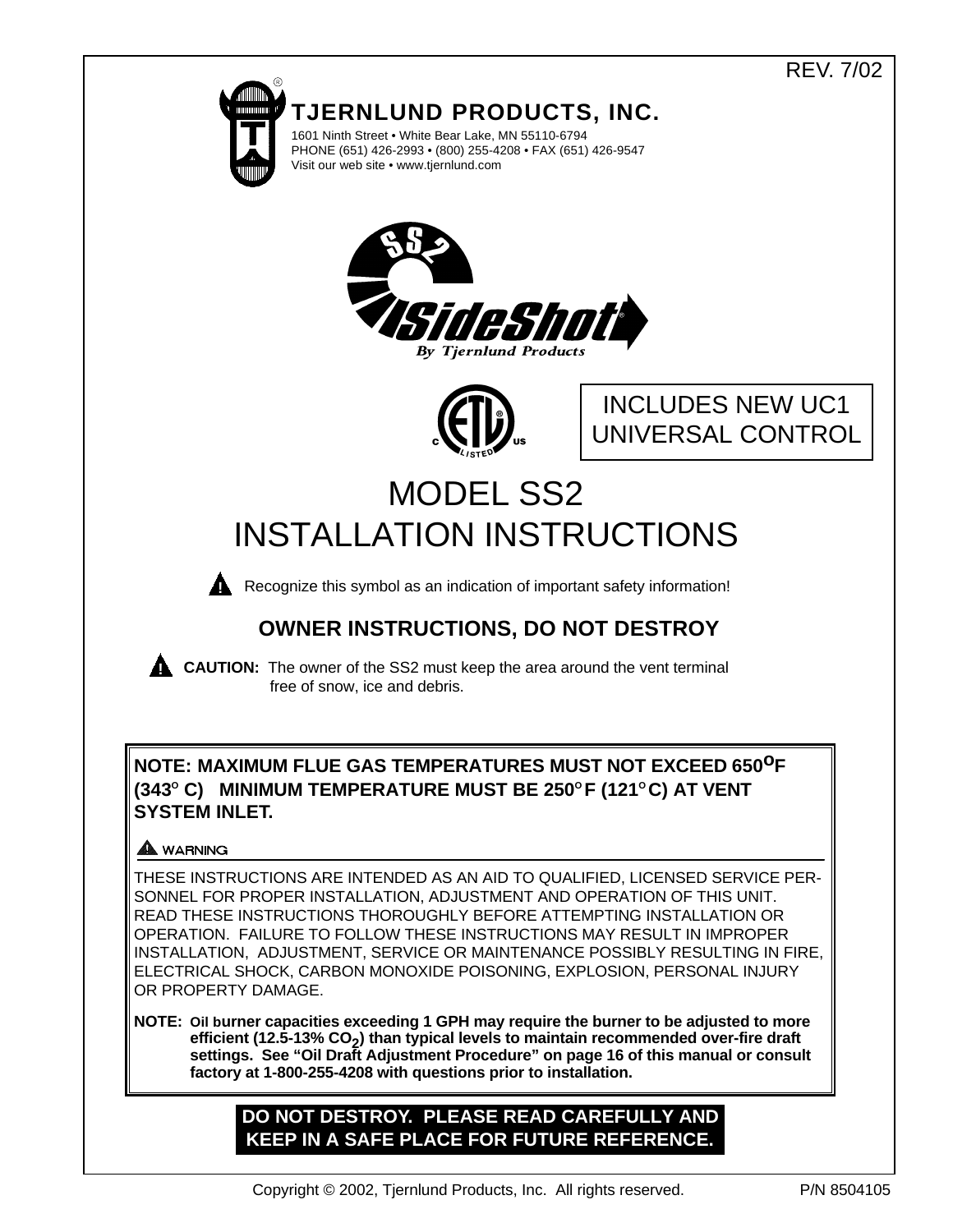Address all correspondence to:

Customer Service • Tjernlund Products, Inc. • 1601 Ninth Street • White Bear Lake, MN 55110-6794

Call us toll free at 800-255-4208, visit our web site @ www.tjernlund.com or email us at fanmail@tjfans.com.

### **TABLE OF CONTENTS**

| <b>Vent Hood Termination Clearances</b>       |  |
|-----------------------------------------------|--|
|                                               |  |
|                                               |  |
| Installation                                  |  |
|                                               |  |
|                                               |  |
|                                               |  |
| <b>Electrical Wiring</b>                      |  |
|                                               |  |
|                                               |  |
|                                               |  |
|                                               |  |
|                                               |  |
|                                               |  |
|                                               |  |
|                                               |  |
|                                               |  |
|                                               |  |
|                                               |  |
|                                               |  |
| SS2 Vent Cabinet Mounting Template (INSERTED) |  |

SideShot® is a registered trademark of Tjernlund Products, Inc. for their Models SS1 & SS2 Vent Systems.

### **DESCRIPTION**

The SS2 is a mechanical vent system designed and listed for use with natural draft oil or gas heating equipment. It is factory assembled and wired. The SS2 automatically vents the flue gases from heating equipment to the outdoors. By recirculating indoor air with a cooling fan, surrounding combustible materials remain at safe temperatures. After each burner cycle the SS2 will continue to operate in post-purge mode to purge the heater and vent of residual flue gases. A factory post-purge time is set at 2 minutes and is adjustable up 16 minutes, see "Pre / Post-purge Settings" on page 5. The SS2 features a safety system consisting of the integral UC1 Universal Control, a Fan Proving Switch and a High Limit temperature control. These devices monitor the SS2's performance and will interrupt the main burner if a venting malfunction is detected.

### **APPLICATION TABLE**

Verify that the total BTU/hr. input of the heating appliance(s) fall within the inputs listed below. The BTU/hr. capacity range is based on a maximum of 50 equivalent feet (15 meters). To determine equivalent feet, add the total length of straight vent pipe plus 10 feet (3 meters) for each 90 degree elbow and 5 feet (1.5 meters) for each 45 degree elbow. Vent runs of over 15 linear feet (4.5 meters) require the use of an approved, insulated vent connector to prevent problems related to condensation.

# A WARNING

### **The SS2 Vent System may only be used on Flame Retention Head Oil Burners for oil installations.**

| <b>MODEL</b>    | FI AMF RETENTION               | <b>FAN ASSISTED</b>            | <b>ATMOSPHERIC</b>             | MAX. EQUIV. |
|-----------------|--------------------------------|--------------------------------|--------------------------------|-------------|
|                 | OIL BURNER                     | NATURAL & LP GAS               | NATURAL & LP GAS               | <b>FFFT</b> |
| SS <sub>2</sub> | 70,000 - 168,000<br>$BTU/hr$ . | 40.000 - 150.000<br>$BTU/hr$ . | 40.000 - 125.000<br>$BTU/hr$ . | 50          |

2001019

Oil burner capacities exceeding 1 GPH may require the burner to be adjusted to more efficient (12.5-13% CO<sub>2</sub>) than typical levels to maintain recommended over-fire draft settings. See "Oil Draft Adjustment Procedure" on page 16 of this manual or consult Tjernlund at 1-800-255-4208 with questions prior to installation.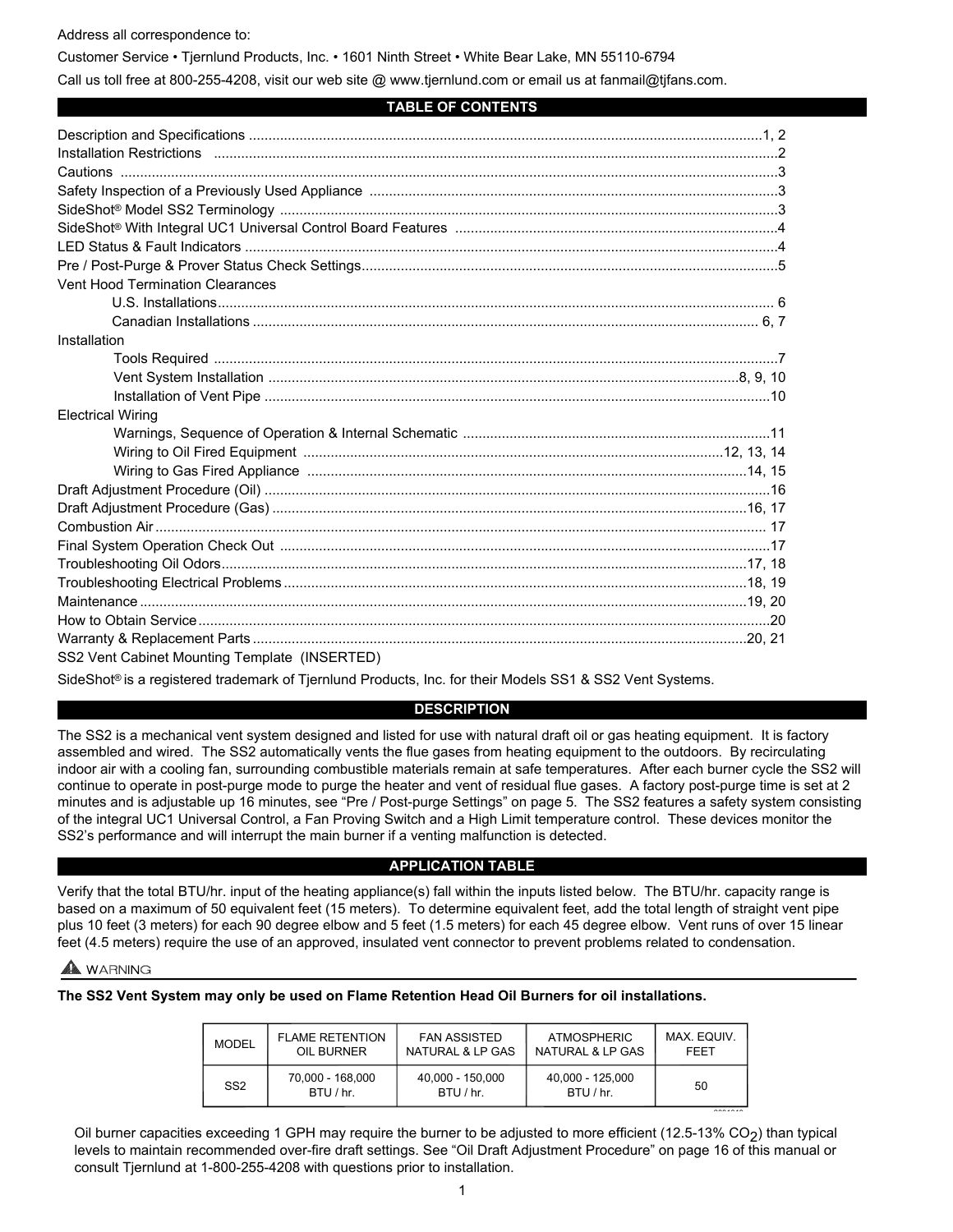**Motor:** 115/1/60, 3000 RPM, 1/25 HP, 1.6 FLA, Ball Bearing Permanently Lubricated.

**Fan Proving Switch:** Non-adjustable set point of -.40" W.C. on pressure drop.

**High Limit:** Manual reset N/C contacts, open at  $170^{\circ}F + 8^{\circ}F (77^{\circ}C + 5^{\circ}C)$ .

**UC1 Universal Control:** See UC1 Universal Control Board Features on page 4.

**Cooling Fan:** 115/1/60, RPM 3000, AMPS .2, CFM 105, DB Level 50.

**Pre-Purge:** Options (0, 15, 30, 60 seconds); **Post-Purge:** Factory set at 2 minutes, Options (0, 30 seconds or 1, 2, 4, 8, 16 minutes). See page 5 for Pre / Post-purge options.



### **GENERAL INFORMATION**

Each SS2 is electrically factory line tested before shipment.

After opening carton, inspect thoroughly for hidden damage. Impeller should rotate freely. If any damage is found notify freight carrier and your distributor immediately and file a concealed damage claim.

### **INSTALLATION RESTRICTIONS**

- 1. The SS2 may only be installed on flame retention head oil burners for oil installations.
- 2. The SS2 may not be installed on condensing type or solid fuel burning appliances, incinerators or incinerating toilets.
- 3. Oil installations must have a barometric draft control. The SS2 may only be installed on gas appliances equipped with a draft hood, draft diverter or barometric draft control.
- 4. The SS2 may not be connected to a natural draft chimney.
- 5. The SS2 shall not be installed where flue gas temperatures exceed 650<sup>o</sup>F (343<sup>o</sup>C) at its inlet. Flue gas temperature verification:
	- A) On oil fuel, verify flue gas temperature at appliance inlet is at or above  $250^{\circ}F(121^{\circ}C)$  after 5 minutes of operation during setup. See "Oil Draft Adjustment Procedure" on page 16, step 9.

#### **AND**

- B) After 15 minutes of operation, measure flue gas temperature to verify it is not more than 650<sup>o</sup>F (343<sup>o</sup>C) at SS2 inlet.
- 6. Vent runs of over 15 linear feet (4.5 meters) require the use of an approved, insulated vent connector to prevent problems related to condensation.

# A WARNING

Improper installation, adjustment, alterations, service or maintenance can cause injury, property damage or death. Refer to this manual. For assistance or additional information consult a qualified installer, service agency or the equipment supplier.

Do not exceed the recommended input range of the SS2. Under no circumstances shall the minimum draft adjustment be used for the larger input range of this product. Improper adjustment may result in the dispersion of flue products (carbon monoxide) into the building interior causing carbon monoxide poisoning or death.

If oil nozzle is changed or other equipment is added perform "Draft Adjustment Procedure" on pages 16, 17 again.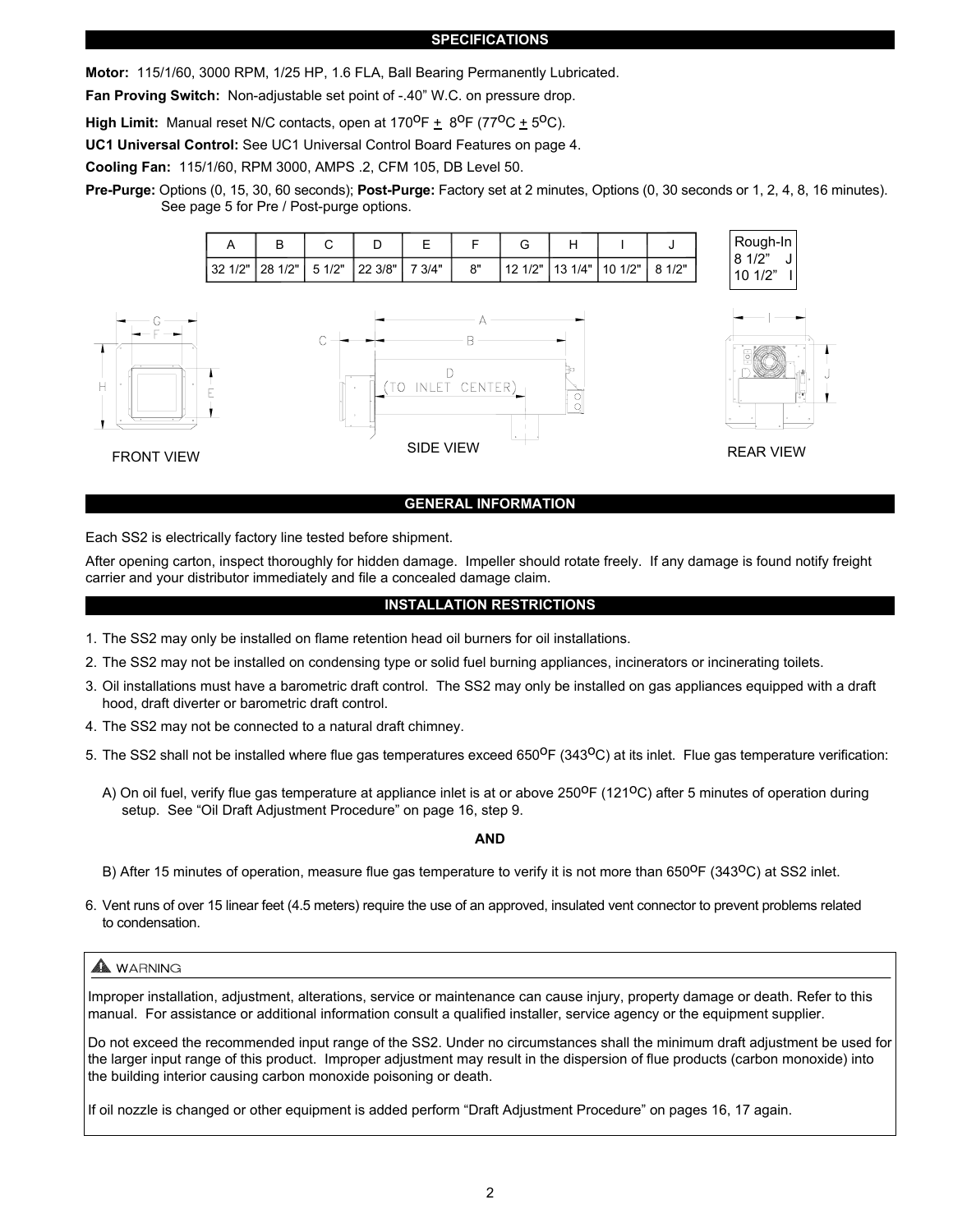### A WARNING

The SS2 must be installed by a qualified installer (an individual properly licensed and/or trained) in accordance with all local codes or, in their absence, in accordance with the appropriate National Fire Protection Association #31, #54, #211 and the National Electrical Code. In the absence of local codes in Canada, installations must comply with CSA Std 139 (The National Building Code of Canada) and CSA Std 22.1 (The Canadian Electrical Code).

Failure to install, maintain and/or operate the SS2 in accordance with manufacturer's instructions may result in conditions which can produce bodily injury and property damage.

- 1. The installer must verify that the BTU/hr. input of the appliance does not exceed the recommended input of the SS2. See "Application Table" on page 1 of these instructions for maximum input capacities.
- 2. Disconnect power supply from the SS2 and heating equipment when making wiring connections and servicing the SS2. Failure to do so may result in personal injury and/or equipment damage. LED #5 (RED) should be off with power removed.
- 3. Plan the vent layout so that the code required clearances are maintained from plumbing, wiring and combustible materials.
- 4. Flue gas temperatures must not exceed  $650^{\circ}F (343^{\circ}C)$  at SS2 inlet. Ambient temperature must not exceed 104<sup>o</sup>F (40<sup>o</sup>C).
- 5. Oil fuel flue gas temperature at vent system inlet must be at least 250<sup>o</sup>F (121<sup>o</sup>C) during appliance steady state.
- 6. Make certain power source is adequate for the SS2 requirements. Do not add the SS2 to a circuit when the total electrical load is unknown.
- 7. "Safety Inspection of a Previously Used Appliance", below must be completed when replacing a conventional chimney venting system or when SS2 is installed on used heating equipment.

#### **SAFETY INSPECTION OF A PREVIOUSLY USED APPLIANCE**

### **(Perform prior to SS2 installation)**

The following procedure is intended as a guide to aid in determining that an appliance is properly installed and is in safe condition for continuing use. This procedure is based on central furnace and boiler installations and it should be recognized that generalized procedures cannot anticipate all situations. Accordingly, in some cases deviation from this procedure may be necessary to determine safe operation of the equipment.

- a. This procedure should be performed prior to any attempt at modifications of the appliance or installation of the SS2.
- b. If it is determined there is a condition which could result in an unsafe operation, the appliance should be shut off and the owner advised of the unsafe condition.

The following steps should be followed in making the safety inspection:

- 1. Visually inspect the venting system and determine there is no blockage or restriction, leakage, corrosion or other deficiencies which could cause an unsafe condition.
- 2a. Oil Installations: Inspect burner and primary control for proper operation.
- 2b. Gas Installations: Conduct a gas leakage test of the appliance piping and control system downstream of the shutoff valve in the supply line to the appliance.

Inspect burners and cross overs for blockage and corrosion.

- 3. Applicable only to furnaces: Inspect heat exchanger for cracks, openings or excessive corrosion. Check both the limit control and fan control for proper operation.
- 4. Applicable only to boilers: Inspect for evidence of water or combustion product leaks. Determine that the water pumps are in operating condition. Test low water cutoffs, automatic feed controls, pressure and temperature limit controls and relief valves in accordance with the manufacturer's recommendations to determine that they are in operating order.

Excerpts from the National Fuel Gas Code (ANSI Z223.1/NFPA #54), Appendix H.

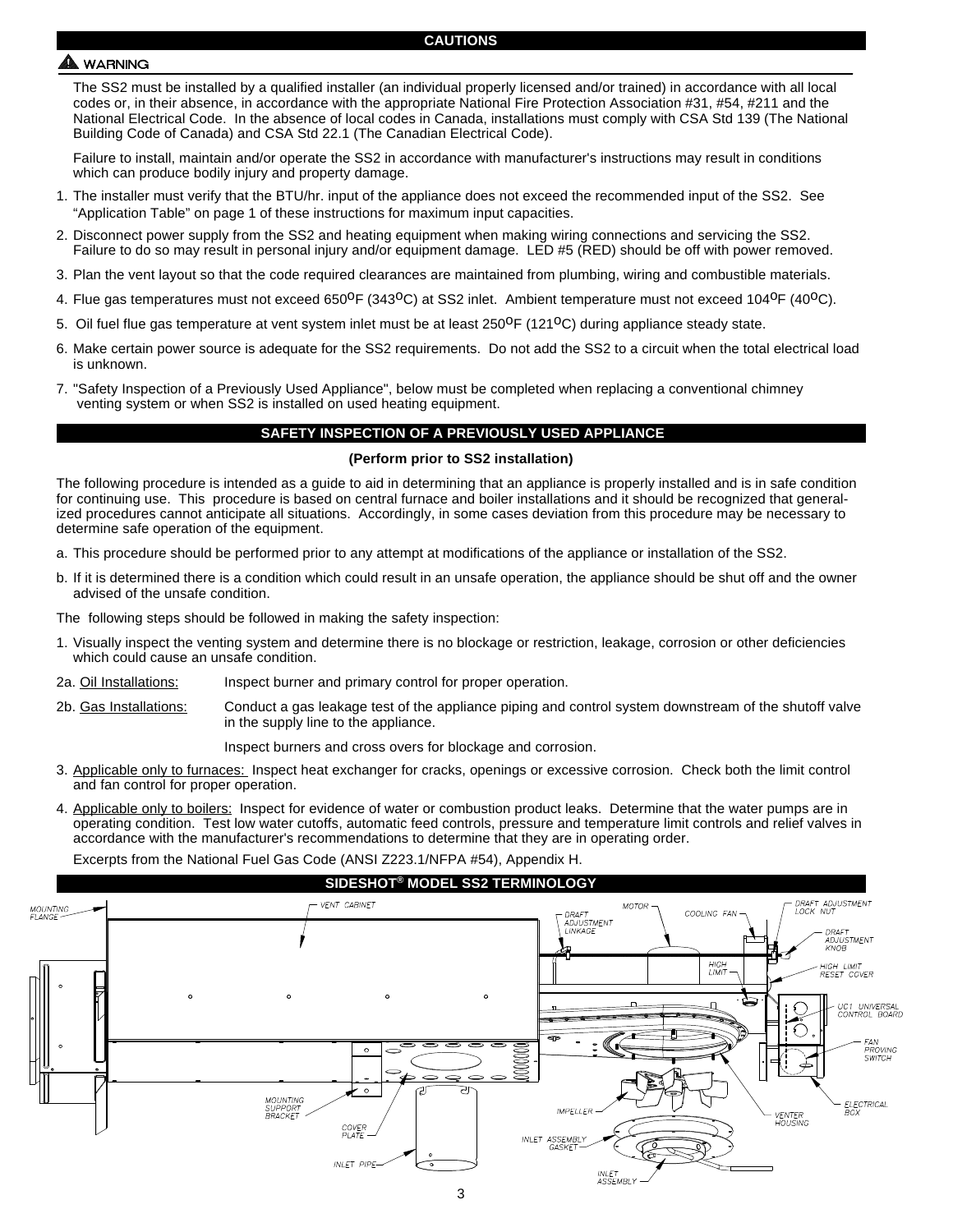#### **SS2 WITH INTEGRAL UC1 UNIVERSAL CONTROL BOARD FEATURES**



- # 2. Do not supply power to the appliance interlock block with the call selector in the "DRY" position.
- Control damage may result if power is supplied.
- # 3. Circuit protection must be provided by the installer. 16 Amps is the maximum current allowed for this device at terminal L.**V** A 15 Amp circuit breaker is recommended.

### **LED STATUS & FAULT INDICATORS**

### **LED INDICATOR LIGHTS**

- LED #1 (Amber) Appliance call for heat.
- LED #2 (Green) Safety circuit through P1 & P2 (SS2 Limit & Fan Prover) is verified "Open" upon start-up. Burner circuit is energized with contact closure from terminal 3 to 4. Also verifies SS2 prover & limit are closed during run cycle. LED #3 (Green) Power switched to SS2 Motor & Cooling Fan from L to MTR & M.
- 
- LED #4 (Red) Status indicator.
- LED #5 (Red) 115 VAC power supplied to board. Also used as status indicator.

#### **LED INDICATOR LIGHT STATUS & FAULTS**

LED #4 & #5 Flashing Alternately = Prover start up fault. SS2 Prover contacts "Closed" across P1 & P2 upon appliance call before SS2 is turned on. Prover status check **must** be activated, see page 5.

- LED #4 & #5 Flashing in Unison = Fan Prover circuit is "Open" longer than 60 seconds on start-up or 10 seconds during run cycle. Prover or Limit contacts are not staying "Closed" across P1 & P2 safety circuit.
- LED #4 Flashing & #5 on Continuous = System in Pre-Purge. (Pre-Purge options 0, 15, 30, 60 seconds)

LED #5 Flashing & #4 on Continuous = System in Post-Purge. (Post-Purge options 0, 30 seconds or 1, 2, 4, 8, 16 minutes) **IMPORTANT:** To reset faults, verify fault by checking the LEDs and then remove call for heat.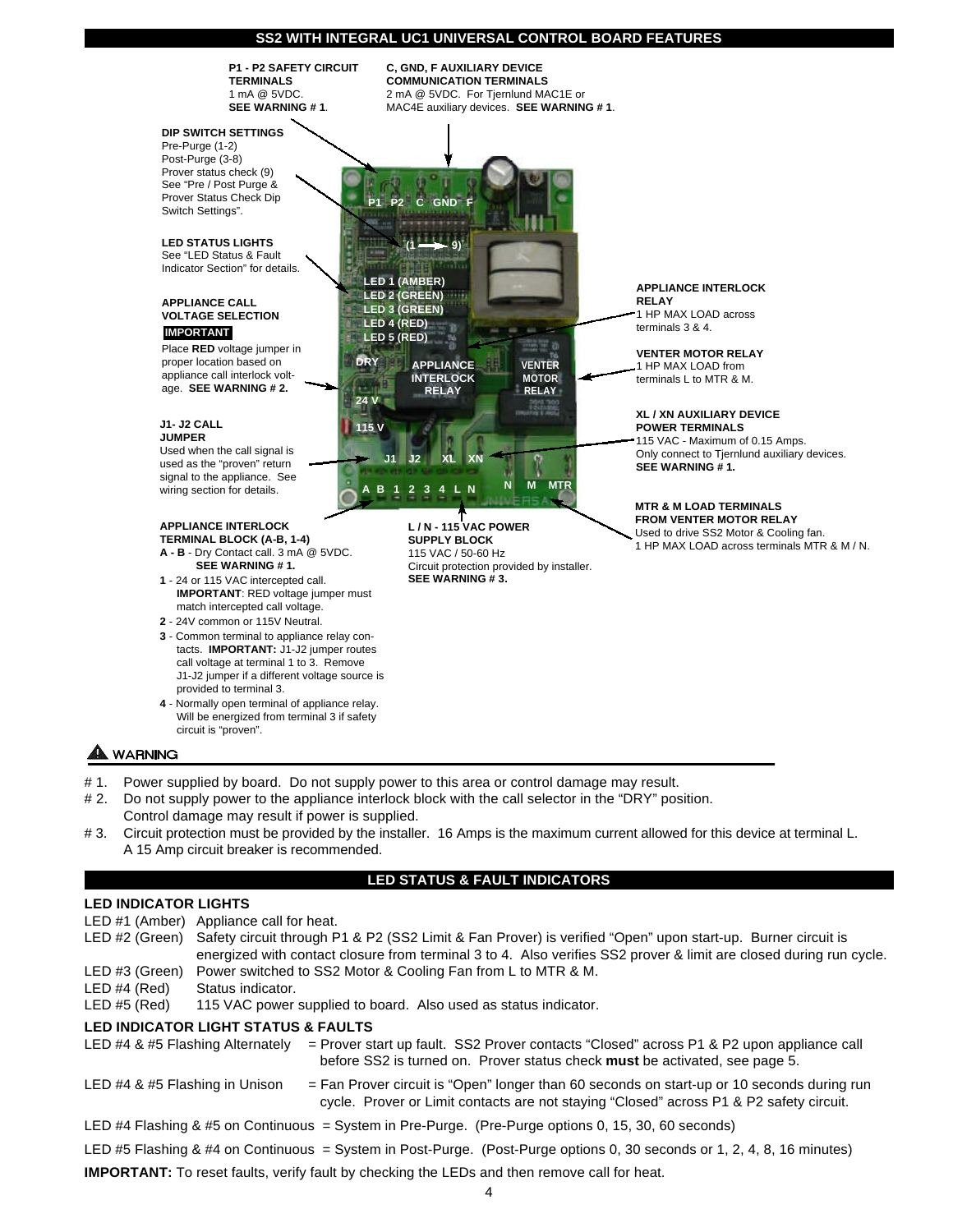### **PRE / POST PURGE AND PROVER STATUS CHECK DIP SWITCH SETTINGS**

# WARNING

Remove power to SS2 and heating equipment when installing, servicing or changing dip switch settings. Failure to do so may result in personal injury and/or equipment damage. LED #5 (RED) should not be on if 115 VAC supply power is removed from the control.

### **Pre-purge**

Used for a Venter with longer vent runs to get draft fully established throughout the vent system prior to burner ignition. Also beneficial for negative pressure prone environments. **IMPORTANT:** Pre-purge settings must be shorter than primary control lockout time unless wired prior to primary control (i.e. aquastat / thermostat).

### **Post-purge**

A Venter post-purge has been factory set at 2 minutes. Confirm that dip switch #5 is in the up or "on" position. Oil fired equipment requires that the post-purge be long enough to eliminate post cycle nozzle drip odor. A longer post-purge may be necessary for longer vent runs or high heat retention, refractory lined combustion chambers. A shorter post-purge may be desired for gas installations.



### **P1 & P2 FAN PROVER SAFETY CIRCUIT "OPEN" UPON APPLIANCE CALL**

Prover Status Check Activated

9

囗

The Prover Status Check is activated from the factory. When activated the UC1 Universal Control checks across P1 & P2 safety circuit (SS2 Prover & Limit) to verify that the Fan Prover switch is "Open" upon a call for heat and not stuck "Closed". **IMPORTANT: This must always be in the down "Activated" position when side wall venting.**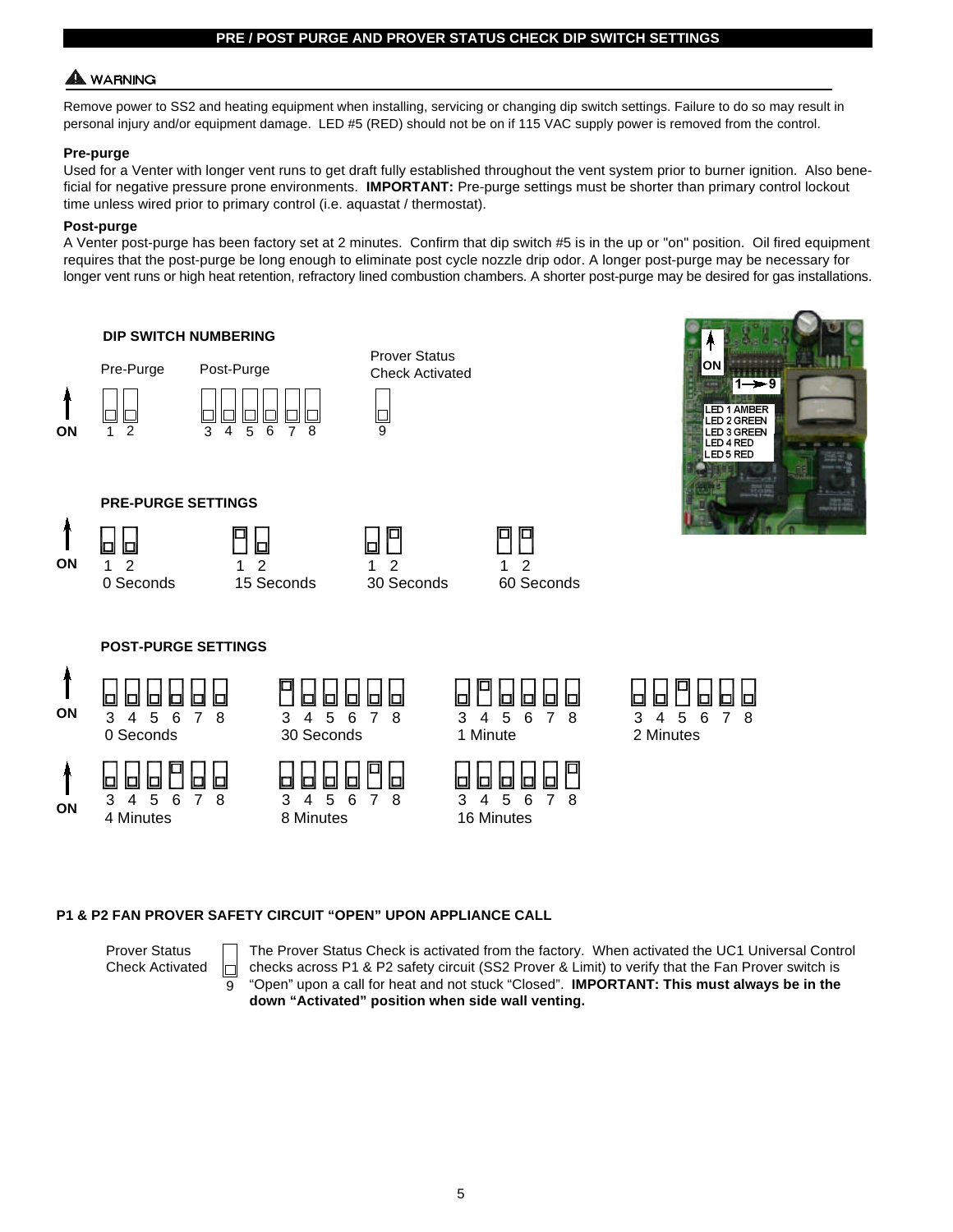### **VENT HOOD TERMINATION CLEARANCES FOR U.S. INSTALLATIONS**

The SS2 has been Listed according to the requirements of the National Fire Protection Association #31, #54 and #211 as follows below, (See Diagram A).

- The exit terminals of mechanical draft systems shall not be less than 7 feet above grade when located adjacent to public walkways.
- A venting system shall terminate at least 3 feet above any forced air inlet located within 10 feet.
- The venting system shall terminate at least 4 feet below, 4 feet horizontally from or 1 foot above any door, window or gravity air inlet into any building.
- The bottom of the vent terminal shall be located at least 12 inches above grade.
- The exit terminal shall be so arranged that the flue gases are not directed so as to jeopardize people, overheat combustible structures or enter buildings.
- Not to be less than 10 feet from an adjacent building.

The SS2 is also Listed to terminate a minimum of 12" below, above or horizontally from a soffit, deck or adjacent sidewall.

**CAUTION:** The owner of the SS2 must keep the area around the vent terminal free of snow, ice and debris.

**If possible, do not terminate the SS2 on a wall that faces the direction of the prevailing winds. Backdrafts by severe winds can cause oil odors to remain in the structure and/or interrupt equipment operation.**



### **VENT HOOD TERMINATION CLEARANCES FOR CANADIAN INSTALLATIONS**

The SS2 has been Listed according to the requirements of "Mechanical Flue-Gas Exhausters" CSA Std B255-M81 and the "Installation code for Oil burning Equipment" CSA Std B139-M91, (See Diagram A1).

- A venting system shall not terminate underneath a veranda, porch, or deck, or above a paved sidewalk or a paved driveway that is located between two buildings, and that serves both buildings.
- The exit terminals of mechanical draft systems shall not be less than 2.13m (7ft) above grade when located adjacent to a paved sidewalk or driveway.
- A venting system shall not direct flue gases towards brickwork, siding, or other construction, in such a manner that may cause damage from heat or condensate from the flue gases.
- A venting system shall not direct flue gases so as to jeopardize people, overheat combustible structures, or enter buildings.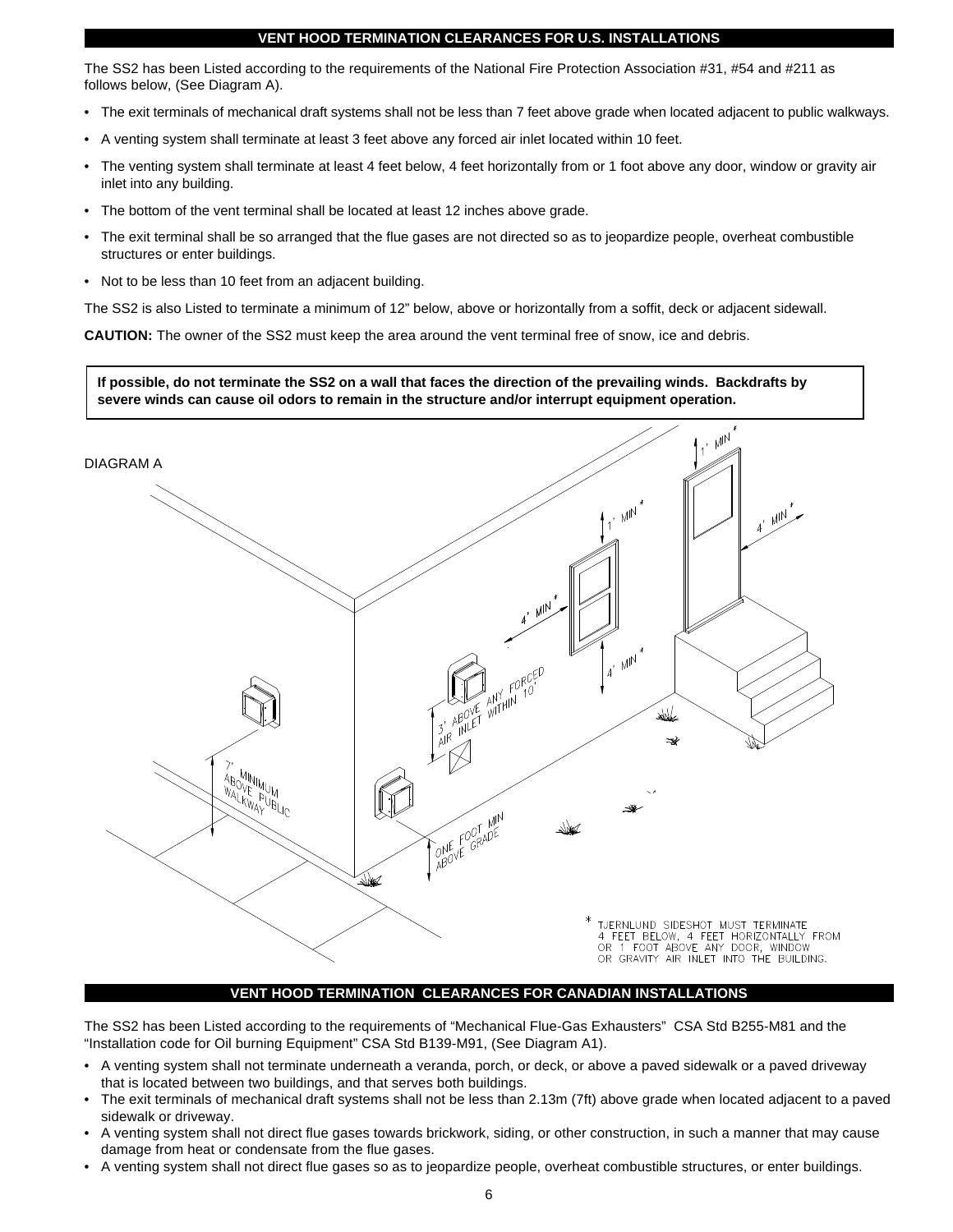A venting system shall not terminate within 1.8 m (6ft) of the following:

- A window, door or mechanical air supply inlet of any building, including soffit openings
- A gas service regulator vent outlet
- A combustion air inlet
- A property line
- A direction facing combustible materials or openings of surrounding buildings

A venting system shall not terminate within 1m (3ft) of the following:

- Above a gas meter/regulator assembly within 1m (3ft) horizontally of the vertical centreline of the regulator
- A oil tank or an oil tankfill inlet
- The inside corner of an L-shaped structure

A venting system shall not terminate within .3m (1ft) of the following:

• Above grade level or any surface that may support snow, ice, or debris

**CAUTION:** The owner of the SS2 must keep the area around the vent terminal free of snow, ice and debris.

**If possible, do not terminate the SS2 on a wall that faces the direction of the prevailing winds. Backdrafts by severe winds can cause oil odors to remain in the structure and/or interrupt equipment operation.**



### **INSTALLATION TOOLS REQUIRED**

- -
- 
- 
- Screwdriver Set • Wire Cutter/Stripper • Draft Gauge
	-
- Nut Runner Set Combination Wrench Set Drill w/Bits Combination Wrench Set
	-
- Smoke Tester CO2 Analyzer • Preciprocating Saw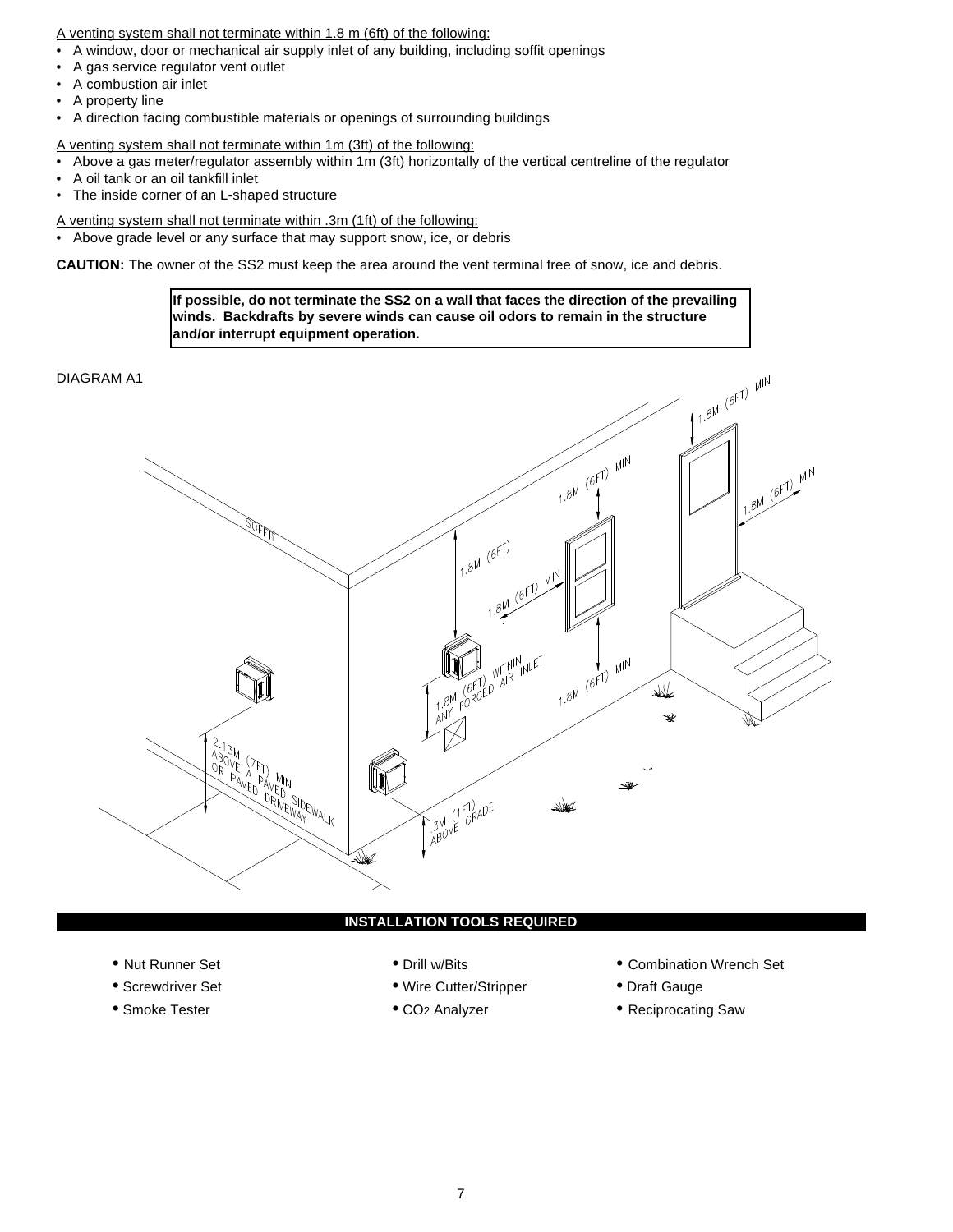#### **SS2 VENT SYSTEM CLEARANCES FROM COMBUSTIBLES & OBSTRUCTIONS**

With an inlet flue gas temperature of 650<sup>O</sup>F (343<sup>O</sup>C) or below, the SS2 has been Listed for Zero Clearance from combustibles.

**NOTE: You must allow a minimum 2 foot distance of unobstructed clearance behind the SS2 Vent System for doing maintenance. Allow 6" minimum clearance from bottom of vent cabinet to any obstruction for air flow.** 



- 1. a) Fold SS2 Vent Cabinet template (Inserted) along dashed line and attach between the floor joists ensuring that it is snug against the sill plate and centered between the floor joists. Follow same procedure if floor trusses are used, (See Diagram B).
	- b) If the SS2 is not being installed between floor joists, attach the template to the wall it will be exiting ensuring it is level.



- 2. Verify that wall penetration will not come in contact with concealed wiring or plumbing. Using 1/2" bit, drill pilot holes noted on each side of the template from inside through rim-joist, wall board, siding, etc., keeping drill bit perpendicular to the wall. 1/2" bit must be long enough to penetrate through exterior.
- 3. Remove template from rim-joist and attach to building exterior, aligning pilot hole markings on template with holes previously created in Step #2.
- 4. Drill remaining (4) corner holes noted on the template through the building exterior. Remove the template and mark lines from the **outside** edge of the holes drilled, forming a rectangle.
- 5. Using reciprocating saw and appropriate blade, cut a rectangular opening through the rim joist, wall board, siding, etc., on the lines marked in step 4. The rectangular opening should be no larger than 10-1/2" in width by 8-1/2" in height, (See Diagram C).
- 6. Knock out block material exposing rectangular opening through the wall.



DIAGRAM C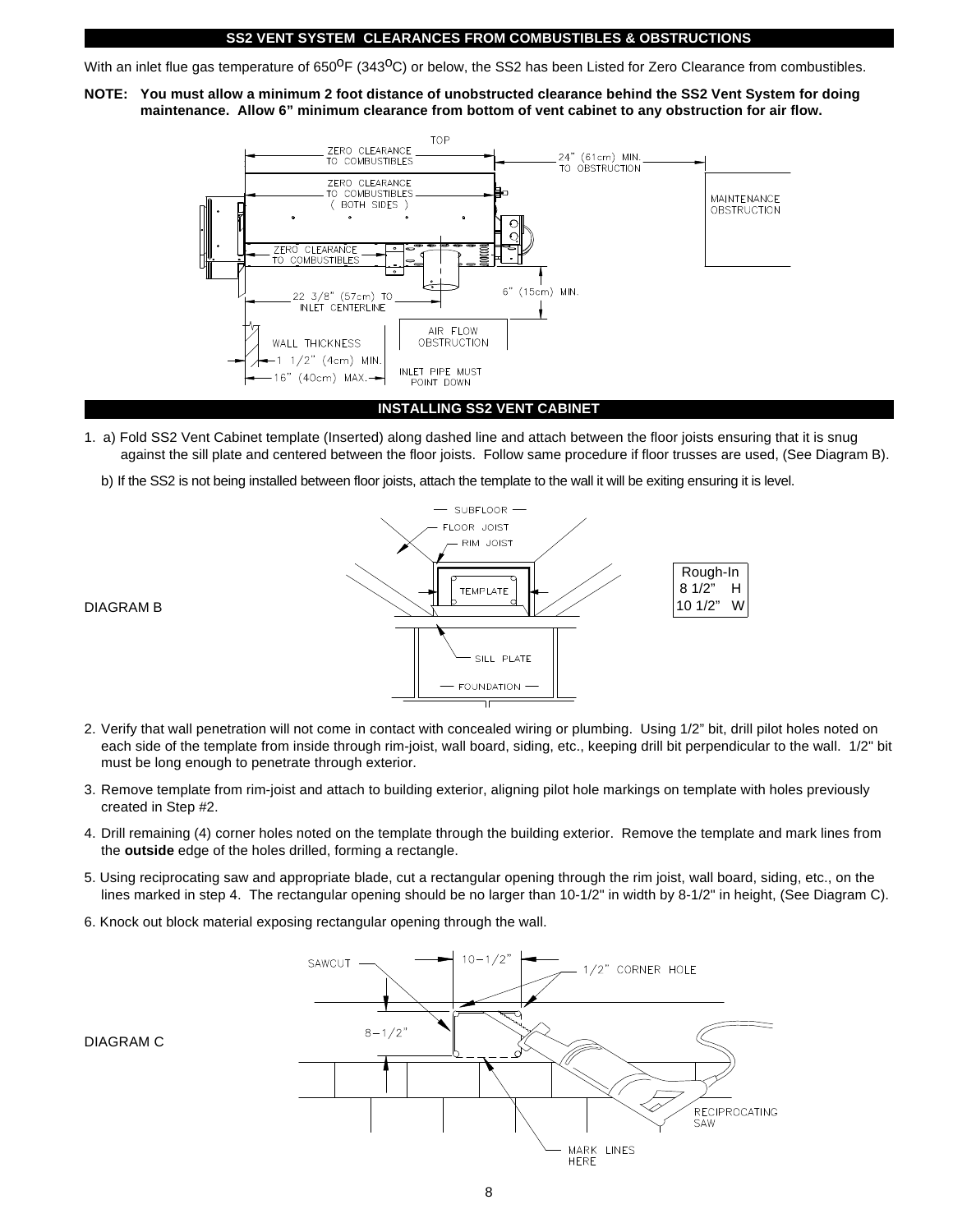- **NOTE:** For easy one person installations, remove (3) screws from rear and bottom of vent cabinet. Slide venter assembly out of SS2 cabinet and set aside being careful not to damage housing. After SS2 cabinet is secured to the outside wall, and the vibration isolation mount is installed to the inside wall, replace venter assembly and all (9) screws, (See Diagram D).
- 7. Apply two beads of exterior rated caulk approximately 3/8" in width at the seam of the outside casing of the SS2 Vent Cabinet and on the inner flange of the Vent Hood Termination, (See Diagram E).



- 1. To prevent damage to the SS2, temporarily support the bottom of the SS2 cabinet (prop on ladder top) while assembling the wall support bracket. Assemble the wall support bracket as shown, (See Diagram H).
- 2. Connect mounting bracket to SS2 using (4) #8 x 3/8" sheet metal screws. Line up holes on bottom of SS2 with mounting bracket to ensure proper placement, (See Diagram H).
- 3. Adjust the wall support bracket so that a slight pitch is maintained for moisture drainage and vibration isolation. Use the prepunched holes on the wall bracket as a template to mark holes to be drilled into the side wall for mounting screws, (See Diagram H).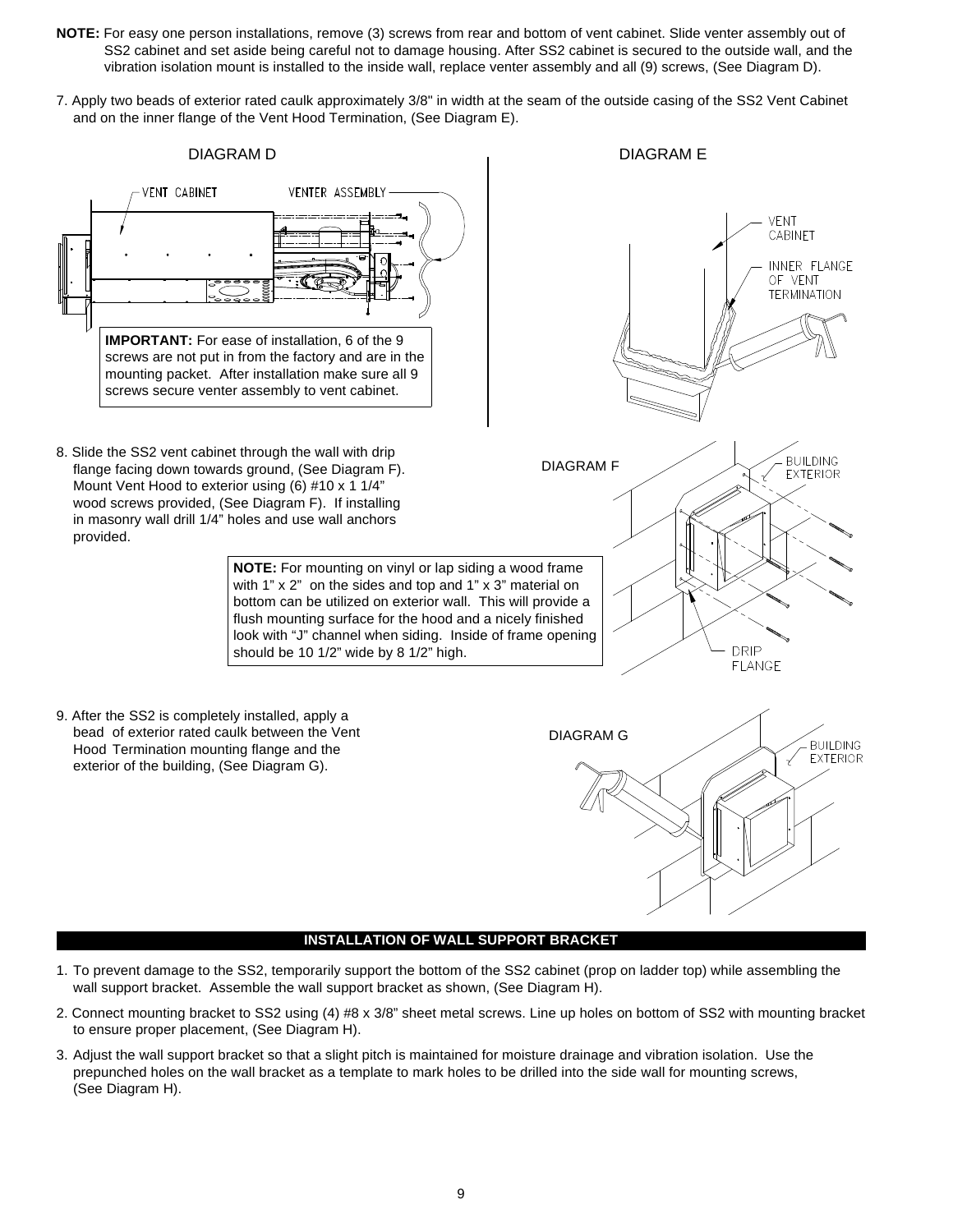- 4. a) If installing the bracket into a wood wall, drill 2 pilot holes at each point established in step 3 with a 1/8" drill bit approximately 1" deep and install the screws provided to secure the bracket to the wall.
	- b) If installing the bracket into a masonry wall, drill 2 holes at each point established in step 3 with a 1/4" masonry drill bit Tap the masonry anchors into the 2 holes drilled and screw the wall bracket onto the wall.



When installing the SS2 Vent System on an oil appliance, a full size barometric draft control must be used. Install the barometric draft control as shown, (See Diagram J). The SS2 may only be installed on gas appliances equipped with a draft hood, draft diverter or barometric draft control. The SS2 inlet pipe is designed to accept 4" vent pipe. Choose type of vent pipe based upon fuel and heater manufacturer's recommendations. The vent pipe used must be in compliance with local codes and the listing of the vent pipe manufacturer. When necessary, install tapered reducers and increasers as shown below.

Determine vent pipe layout which will allow for the least amount of elbows to the appliance. Calculate the equivalent vent pipe length from the appliance to the SS2 Vent System by adding the straight vent pipe length and the equivalent elbow lengths together. Each 90 degree elbow is equal to 10 feet (3 meters) of straight vent pipe, each 45 degree elbow is equal to 5 feet (1.5 meters) of straight pipe. The equivalent vent pipe length must not exceed 50 feet (15 meters) from the appliance to the SS2 Vent System. Vent runs of over 15 linear feet (4.5 meters) require the use of an approved, insulated vent connector to prevent problems related to condensation. It is not necessary to maintain a 1/4" rise per foot of horizontal when Side Wall Venting.

### **NOTE: Installing a vent pipe "jog" on vertical vent pipe layouts allows for easier dismantling if servicing is necessary, (See Diagram J).**



Typical short vent pipe installation.

**IMPORTANT:** Oil installations must have a barometric draft control. Gas installations must have a draft hood, diverter or barometric draft control installed. Always use a vent pipe / connector of the same diameter as the appliance flue outlet. Use a tapered reducer near the SS2 inlet pipe if the appliance flue outlet is larger than 4".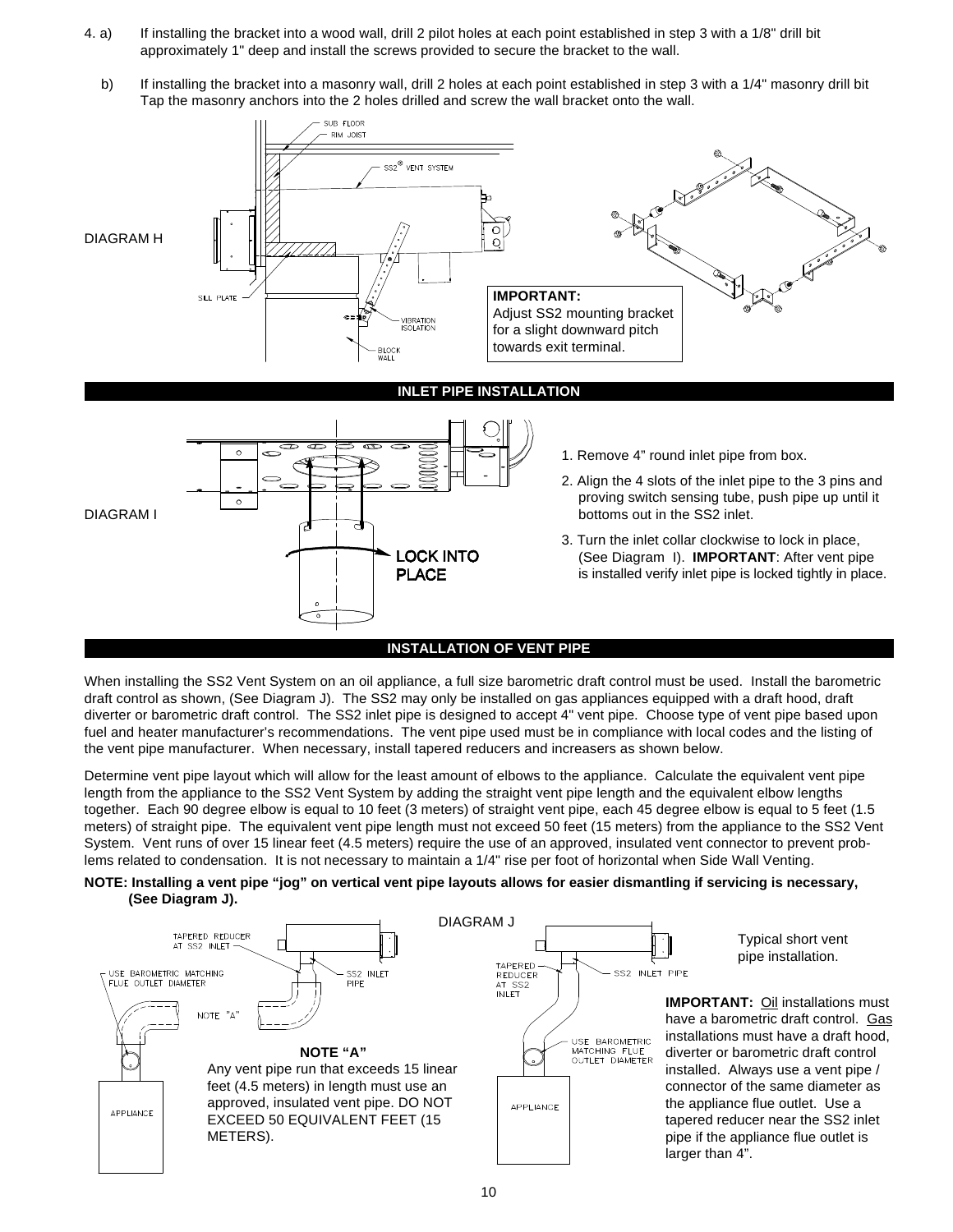# **WARNING**

All wiring from the SS2 to the appliance must be appropriate Class 1 wiring as follows: installed in rigid metal conduit, intermediate metal conduit, rigid non-metallic conduit, electrical metallic tubing, Type MI Cable, Type MC Cable, or be otherwise suitably protected from physical damage. **Note:** We recommend the use of flexible conduit for connections to the SS2 to allow for slide out servicing feature of venter assembly.

### **SS2 SEQUENCE OF OPERATION WITH INTEGRAL UC1 UNIVERSAL CONTROL:**

Control signal from thermostat, aquastat, primary control or gas valve is intercepted and routed to terminal "1" on UC1 terminal strip. When terminal "1" is energized with either 24 VAC or 120 VAC, the SS2 motor and cooling fan are energized. After draft is established, the Fan Proving Switch closes within 5 to 10 seconds energizing terminal "4", which completes the circuit allowing burner to fire. **NOTE:** If a venter pre-purge is selected, the burner will not fire until the pre-purge time is finished. The SS2 will continue to run after the burner has finished firing for the set post-purge time cycle. The SS2 is set for a 2 minute post-purge time period from the factory. See "Pre / Post-Purge Settings" on page 5 for details.

**The "1" input terminal on the SideShot can accept either a 24 VAC or 120 VAC control signal. IMPORTANT:** The RED jumper must be positioned based on appliance interlock voltage. For most furnace applications it may be easier to interlock with the 24 VAC thermostat circuit. For most boiler applications it may be easiest to interlock with the 120 VAC aquastat or primary control circuit to the burner motor. Choose the interlock method that best fits your application.

The steps listed under each diagram are intended as a supplement to the diagram. Wiring colors or designations may vary by manufacturer. If you are unable to wire the SS2 as outlined in these instructions, call Tjernlund's Customer Service Department toll free at 1-800-255-4208 for assistance.

**IMPORTANT:** To reset faults, verify fault by checking the LEDs and then remove call for heat.

### **SS2 WITH INTEGRAL UC1 UNIVERSAL CONTROL (THE SS2 MOTOR, COOLING FAN, LIMIT & PROVER ARE ALL FACTORY PREWIRED)**



**WARNING:** Disconnect power supply from the SS2 and heating equipment when making wiring connections and servicing the SS2. Failure to do so may result in personal injury and/or equipment damage. LED #5 (RED) should be off with power removed.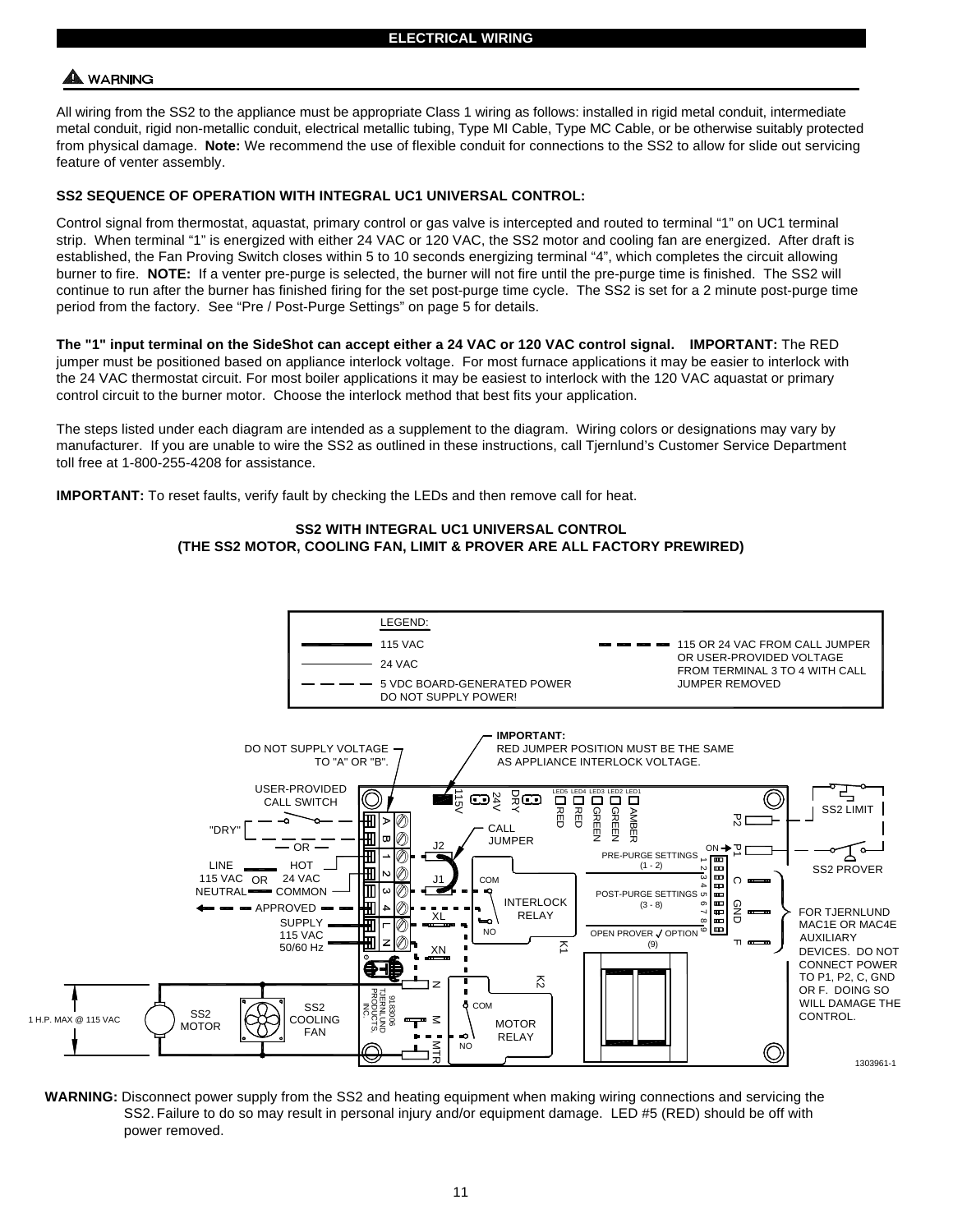## **SIDESHOT WITH INTEGRAL UC1 UNIVERSAL CONTROL CONNECTED TO A HONEYWELL R8184 SERIES OR EQUIVALENT PRIMARY CONTROL**



- 1. Separate the Black burner motor wire from the Orange wire of R8184 Primary Control.
- NOTE: Do not separate the ignition transformer wire from the Orange.
- 2. Connect Orange wire of R8184 to #1 on UC1 terminal block.
- 3. Connect #2 on UC1 terminal block to White on R8184.
- 4. Connect Black of burner motor to #4 on UC1 terminal block.
- 5. Connect 115 VAC supply voltage to L & N terminals on UC1. Installer must supply overload and disconnect protection.
- 6. Crimp ground wire to grounding spade in SS2 electrical box.
- 7. Make sure RED voltage jumper on UC1 is on 115V.

# **SIDESHOT WITH INTEGRAL UC1 UNIVERSAL CONTROL CONNECTED TO A HONEYWELL R7184 SERIES OR EQUIVALENT PRIMARY CONTROL WITH A LINE VOLTAGE THERMOSTAT OR AQUASTAT**



**IMPORTANT:** CRIMP GROUND WIRE TO GROUNDING SPADE TERMINAL IN SS2 ELECTRICAL BOX.

- 1. Disconnect burner motor wire off the R7184.
- 2. Connect burner motor terminal of R7184 to #1 on UC1 terminal block.
- 3. Connect #2 on UC1 terminal block to L2 or N.
- 4. Connect #4 on UC1 terminal block to burner motor wire removed from R7184.
- 5. Connect 115 VAC supply voltage to L & N terminals on UC1. Installer must supply overload and disconnect protection.
- 6. Crimp ground wire to grounding spade in SS2 electrical box.
- 7. Make sure RED voltage jumper on UC1 is on 115V.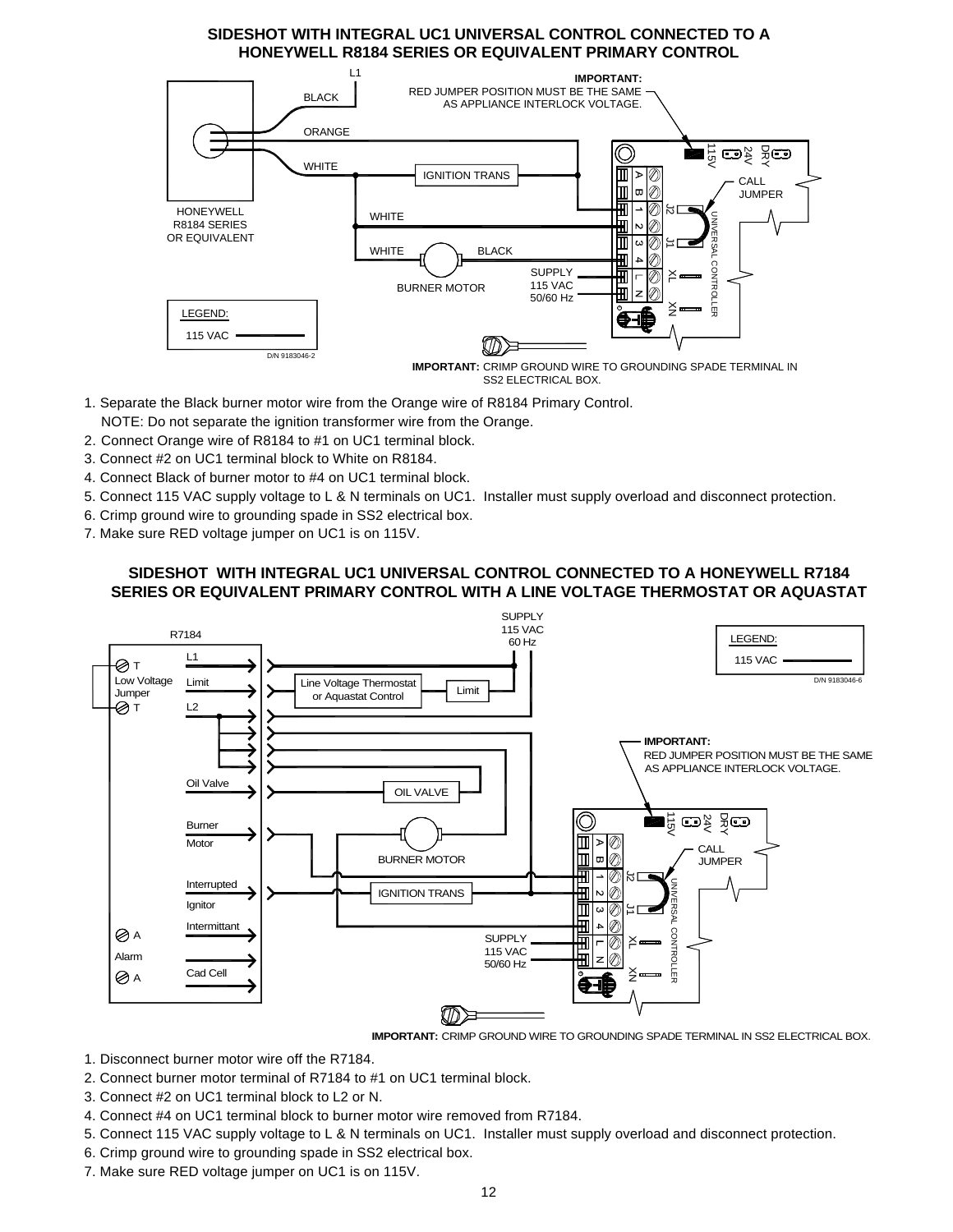# **SIDESHOT WITH INTEGRAL UC1 UNIVERSAL CONTROL CONNECTED WITH AN AQUASTAT**





**CAUTION:** WHEN INTERLOCKING WITH AQUASTAT **DO NOT** DISCONNECT BURNER MOTOR FROM PRIMARY CONTROL / CAD CELL RELAY.

1. Disconnect B1 from L1 of oil burner primary control, burner relay or hot of gas valve and reconnect to #1 on UC1 terminal block.

2. Connect #2 on UC1 terminal block to B2 or N.

3. Connect #4 on UC1 terminal block to the L1 on line voltage oil burner primary control, burner relay or gas valve.

4. Connect 115 VAC supply voltage to L & N terminals on UC1. Installer must supply overload and disconnect protection.

5. Crimp ground wire to grounding spade in SS2 electrical box.

6. Make sure RED voltage jumper on UC1 is on 115V.

**NOTE:** If burner primary control goes out on lockout, the SideShot will continue to run as long as a call for heat is present.

## **SIDESHOT WITH INTEGRAL UC1 UNIVERSAL CONTROL CONNECTED WITH A CARLIN 40200, 42230, 48245, 50200, 60200 SERIES OR EQUIV. AND A LINE VOLTAGE THERMOSTAT OR AQUASTAT**





- 1. Disconnect burner motor wire off the Orange on Carlin.
- 2. Connect burner motor terminal Orange of Carlin to #1 on UC1 terminal block.
- 3. Connect #2 on UC1 terminal block to L2 or N
- 4. Connect #4 on UC1 terminal block to burner motor wire removed from Orange of Carlin.
- 5. Connect 115 VAC supply voltage to L & N terminals on UC1. Installer must supply overload and disconnect protection.
- 6. Crimp ground wire to grounding spade in SS2 electrical box.
- 7. Make sure RED voltage jumper on UC1 is on 115V.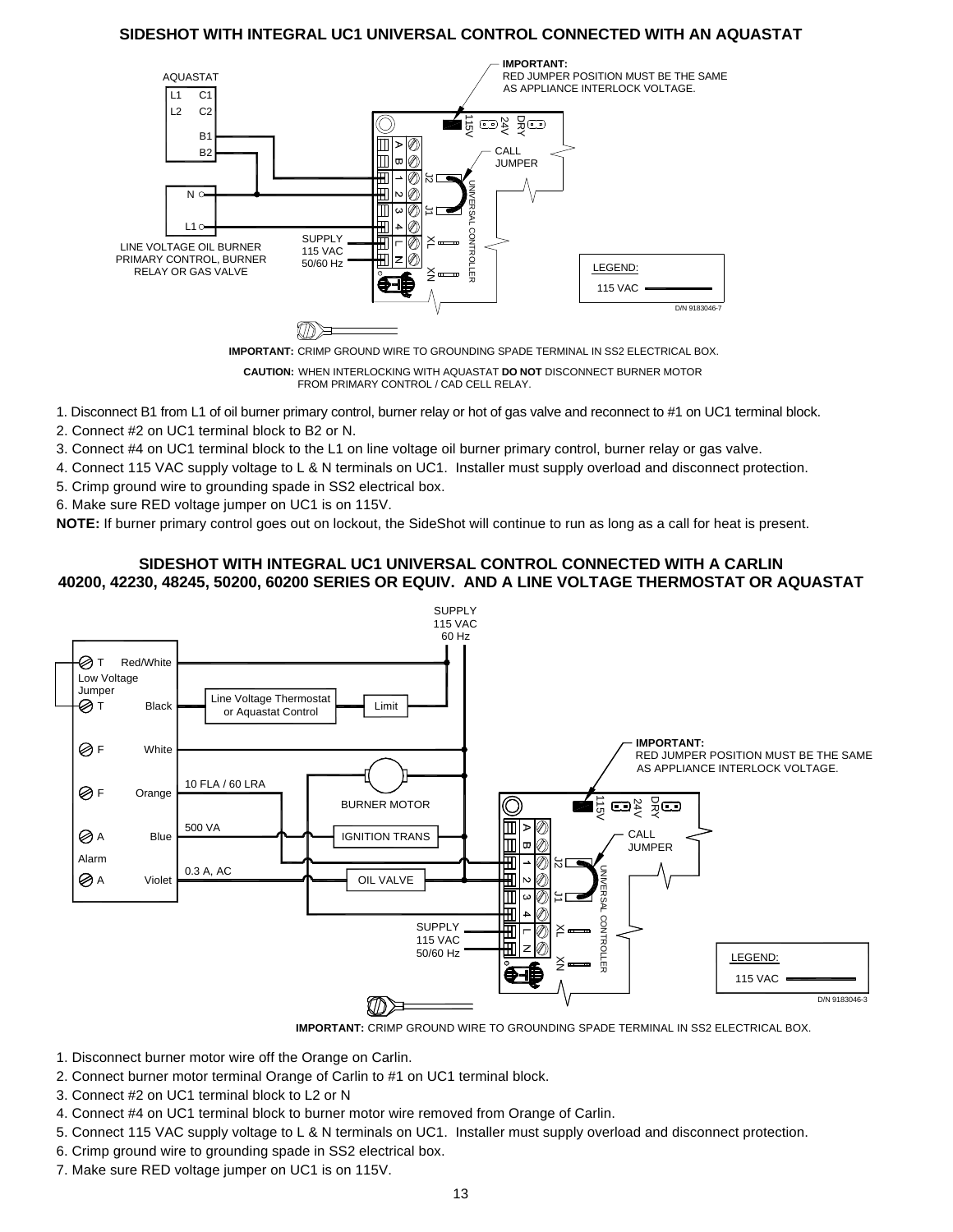### **SIDESHOT WITH INTEGRAL UC1 UNIVERSAL CONTROL CONNECTED WITH A HONEYWELL R8184 SERIES OR EQUIVALENT PRIMARY CONTROL AND A BURNER MOTOR POST-PURGE**



- 1. Separate the burner motor wire and ignition transformer from the Orange wire of R8184.
- 2. Connect the Orange of R8184 to #1 on UC1 terminal block.
- 3. Connect #2 on UC1 terminal block to White on R8184 or N.
- 4. Connect the HOT wire of oil solenoid valve to #4 on UC1 terminal block and neutral wire to White or N.
- 5. Connect burner motor and ignition transformer HOT wires to M terminal on UC1 and neutrals to White or N.
- 6. Connect 115 VAC supply voltage to L & N terminals on UC1. Installer must supply overload and disconnect protection.
- 7. Crimp ground wire to grounding spade in SS2 electrical box.
- 8. Make sure RED voltage jumper on UC1 is on 115V.

### **SIDESHOT WITH INTEGRAL UC1 UNIVERSAL CONTROL CONNECTED WITH A SINGLE ZONE 24 VAC THERMOSTAT**



**IMPORTANT:** CRIMP GROUND WIRE TO GROUNDING SPADE TERMINAL IN SS2 ELECTRICAL BOX.

- 1. Connect W from t-stat to #1 on terminal block of UC1.
- 2. Connect #2 on UC1 terminal block to C on internal control terminal strip of furnace/boiler.
- 3. Connect #4 on UC1 terminal block to W on internal control terminal strip of furnace/boiler.
- 4. Connect 115 VAC supply voltage to L & N terminals on UC1. Installer must supply overload and disconnect protection.
- 5. Crimp ground wire to grounding spade in SS2 electrical box.
- 6. Make sure RED voltage jumper on UC1 is on 24V.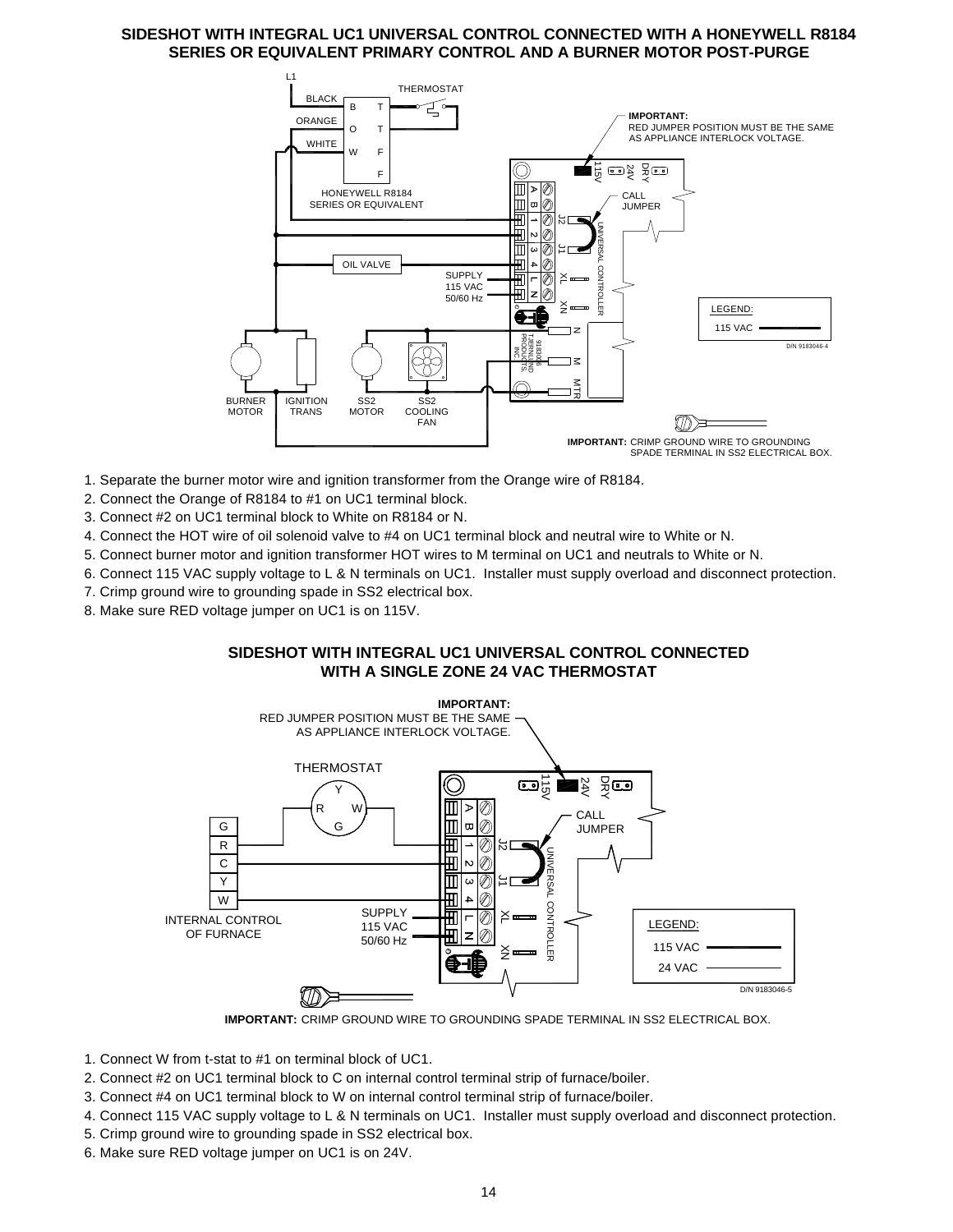# **SIDESHOT WITH INTEGRAL UC1 CONTROL CONNECTED WITH A 24 VAC ELECTRONIC IGNITION MODULE**



- 1. Remove the wire on MV at gas valve and connect it on #1 on UC1 terminal block.
- 2. Connect #2 on UC1 terminal block to MV/PV.
- 3. Connect #4 on UC1 terminal block to MV on gas valve.
- 4. Connect 115 VAC supply voltage to L & N terminals on UC1. Installer must supply overload and disconnect protection.
- 5. Crimp ground wire to grounding spade in SS2 electrical box.
- 6. Make sure RED voltage jumper on UC1 is on 24V.

# **SIDESHOT WITH INTEGRAL UC1 UNIVERSAL CONTROL CONNECTED WITH A 24 OR 115 VAC STANDING PILOT**



SS2 ELECTRICAL BOX.

- 1. Remove the wire on TH or HOT of gas valve and connect it on #1 on UC1 terminal block.
- 2. Connect #2 on UC1 terminal block to TR or Common.
- 3. Connect #4 on UC1 terminal block to TH or HOT on gas valve.
- 4. Connect 115 VAC supply voltage to L & N terminals on UC1. Installer must supply overload and disconnect protection.
- 5. Crimp ground wire to grounding spade in SS2 electrical box.
- 6. Make sure RED voltage jumper on UC1 is on 24V or 115V depending on control voltage.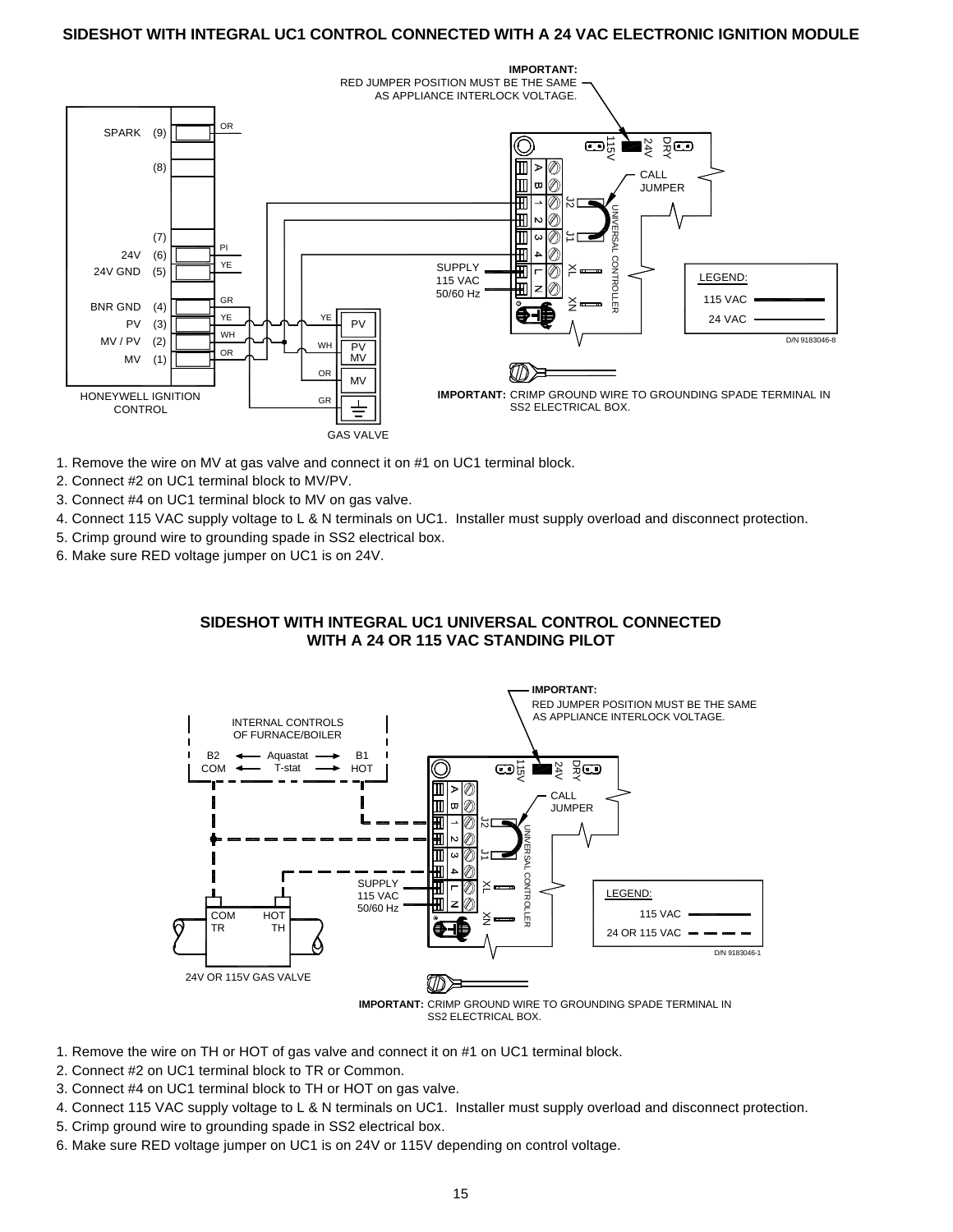### **DRAFT ADJUSTMENT PROCEDURE FOR OIL EQUIPMENT**

The SS2 Vent system will properly vent a wide range of BTU/hr. input capacities. To compensate for different burner capacities, vent connector lengths, types and sizes, it features a draft adjustment located on the back of the venter assembly. Turning this draft adjustment knob clockwise will increase draft and raise the BTU capacity. Turning the knob counter-clockwise will decrease draft and lower the BTU capacity. The SS2 is factory set for the highest draft (BTU capacity).

### **IMPORTANT:**

Before proceeding, close all windows, doors and fireplace dampers. Turn on all appliances in the structure that exhaust indoor air such as clothes dryer, exhaust fans, range hoods, bathroom and whole house exhaust fans. Failure to perform the draft adjustment procedure may cause a poor vent system installation possibly resulting in fire, carbon monoxide poisoning, explosion, personal injury or property damage.

- 1. Insert a stack thermometer into the vent pipe as close as possible to the SS2 inlet. **NOTE:** plug hole when finished with installation.
- 2. Adjust barometric draft control to the minimum or least draft setting.
- 3. Place the heating system into operation. **NOTE:** There will be a slight pause between the venter operation and the burner operation. A Venter pre-purge of up to a minute may also be selected. See "Pre / Post-Purge Settings" on page 5.
- 4. Continuously monitor the over fire draft and adjust the SS2 draft adjustment knob to maintain a reading of -.02 to -.03" W.C.. When the flue gas temperature at the venter inlet has stabilized make any final draft adjustment necessary to maintain a reading of -.02 to -.03" W.C.. **IMPORTANT:** If a minimum of -.02" W.C. cannot be obtained with the SS2 draft adjustment knob turned fully clockwise and adjust barometric damper closed "more draft" until a reading of -.02" W.C. is obtained.
- 5. Perform a smoke test and make any adjustments to the burner air shutter and venter draft adjustment to arrive at a trace of smoke (between 0 and 1) at a minimum over fire draft of -.02" W.C..
- 6. Perform a CO2 test at the same location as the smoke test. Reduce the CO2 1% to 2% by opening the burner air shutter. Recheck over fire draft and increase venter draft or adjust barometric damper closed "more draft" if necessary to maintain a minimum of -.02" W.C..

# A WARNING

Do not allow heating system to run at less than a -.02" W.C. over fire draft or at a CO2 level that is less than a 1% reduction from the value measured at a trace of smoke and a -.02" W.C. over fire draft. If these parameters are unobtainable, contact Tjernlund at 1-800-255-4208 for Technical Assistance.

- 7. Remove the call for heat from the heating system. **NOTE:** The SS2 will run in post-purge mode which is factory set at 2 minutes and adjustable up to 16 minutes. Allow the system to cool down to ambient room temperature.
- 8. Restart the heating system.
- 9. At 5 minutes into the restart, read and record the inlet temperature \_\_\_\_\_\_\_\_F, \_\_\_\_\_\_\_\_C. If this temperature is above 250 $\degree$  F (121 $\degree$  C)., continue to step 10. If this temperature is below 250°F (121° C), insulate the pipe with an approved pipe insulation. Verify that the over fire draft and CO2 have not changed, If they have, redo the adjustment steps. With the pipe insulated, redo the 5 minute temperature test and record the new value here F. F. C. If insulating the pipe did not increase the inlet temperature above  $250^{\circ}$  F. (121 $^{\circ}$  C) within 5 minutes of the heating system call for heat, call 800-255-4208 for technical support.



10. Lock down the burner primary air adjustment, the barometric adjustment knob and the SS2 draft adjustment with the lock nut that is behind the knob bracket, (See Diagram K). Verify the over fire draft and CO2 readings have not changed from the earlier values.

## **DRAFT ADJUSTMENT PROCEDURE FOR GAS APPLIANCES**

The SS2 Vent system will properly vent a wide range of BTU/hr. input capacities. To compensate for different burner capacities, vent connector lengths, types and sizes, it features a draft adjustment located on the back of the venter assembly. Turning this draft adjustment knob clockwise will increase draft and raise the BTU capacity. Turning the knob counter-clockwise will decrease draft and lower the BTU capacity. The SS2 is factory set for the highest draft (BTU capacity).

### **IMPORTANT:**

Before proceeding, close all windows, doors and fireplace dampers. Turn on all appliances in the structure that exhaust indoor air such as clothes dryer, exhaust fans, range hoods, bathroom and whole house exhaust fans. Failure to perform the draft adjustment procedure may cause a poor vent system installation possibly resulting in fire, carbon monoxide poisoning, explosion, personal injury or property damage.

1. Place the heating system into operation. **NOTE:** there will be a slight pause between venter operation and burner operation. A Venter pre-purge of up to a minute may also be selected. See "Pre / Post-Purge Settings" on page 5. If installation uses a barometric draft control adjust it to the minimum or least draft setting. Allow heater to operate for 5 minutes.

### 2. **PREFERRED METHOD:** MUST HAVE DRAFT GAUGE AVAILABLE

Sample draft one foot after draft hood, diverter or barometric draft control using a draft gauge. If the draft reading is in excess of -0.05" W.C. turn the draft adjustment knob on the SS2G counterclockwise so that a draft reading of -0.02" to -0.05" W.C. is obtained. Never adjust draft to a setting of less than -0.02" W.C. If the vent system is terminated on a wall subject to prevailing winds a -0.05" W.C. draft setting is recommended.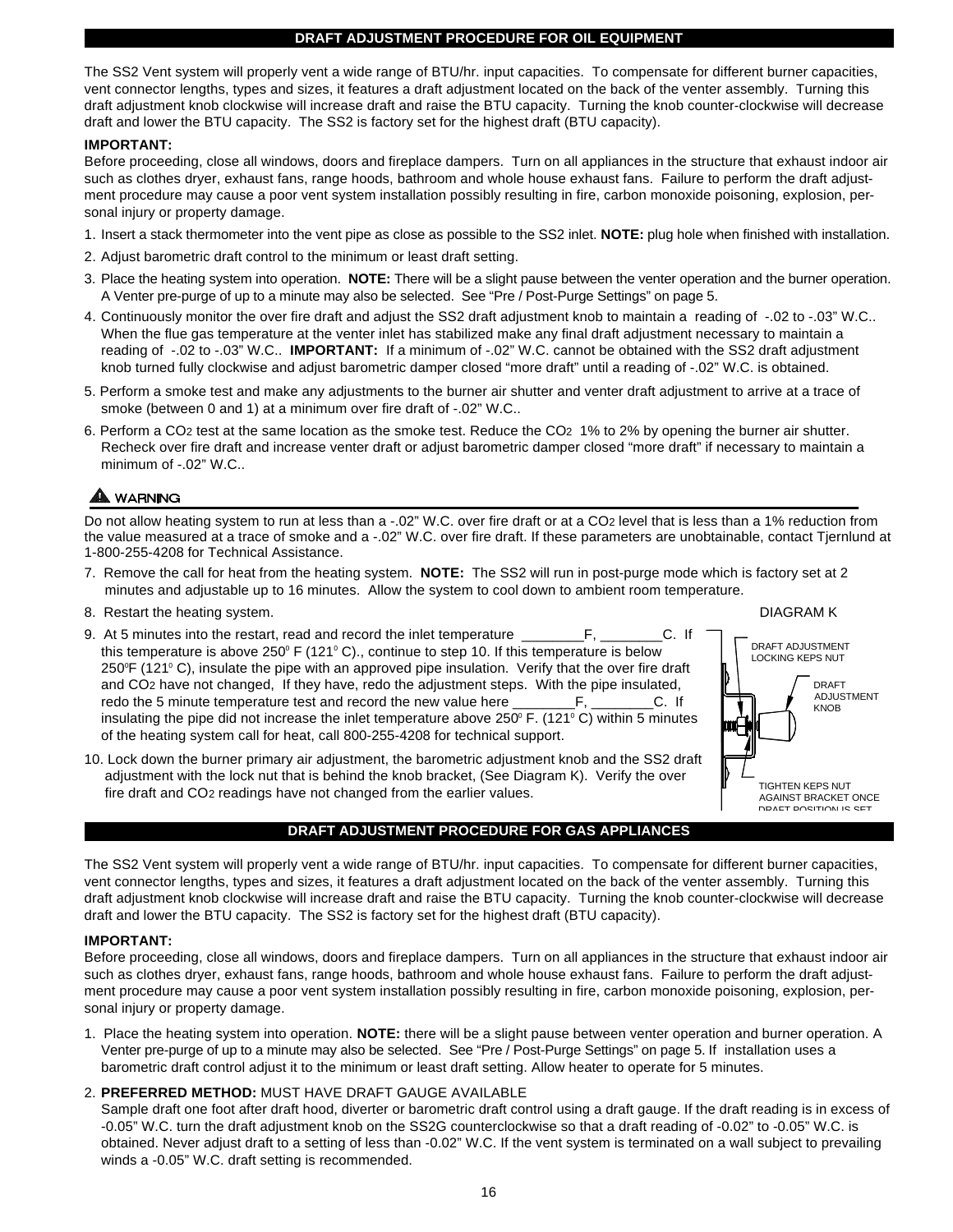- 3. If a draft gauge is not available test for spillage at the draft hood, diverter or barometric draft control using the flame from a match, lighter or candle and determine the following:
- A. The flame or smoke is being drawn into the draft hood, diverter or barometric draft control.
- B. The main burner is burning properly, i.e. no floating, lifting or flash back.
- C. If the heater has a two stage or modulating gas valve verify that burner operates properly at both low and high fire.

If the draft appears excessive turn the draft adjustment knob counterclockwise and repeat steps A through C.

- 4. Lock the draft adjustment knob in place by tightening the locking nut behind the bracket, (See Diagram K).
- 5. Turn off appliances and exhaust fans activated for draft adjustment procedure.



### **COMBUSTION AIR**

Adequate combustion air is vital for proper combustion and for safe venting. Likewise, for proper SS2 performance, adequate combustion air must be available to the appliance. Many installers assume adequate combustion air is present, especially in older homes. In some cases this is a false assumption, because many older homes have been made "tight" due to weatherization. Size the combustion air opening(s) into the appliance room as outlined NFPA 54/NFPA 211. When installing a SS2, it is not necessary to supply any more combustion air than normally required when conventional venting. Common symptoms of inadequate combustion air include: Fan Proving Switch short cycling, odor present at the end of burner cycle, outside air enters the structure through the SS2 Vent System on SS2/Appliance off cycle.

### **FINAL SYSTEM OPERATION CHECK-OUT**

- 1. Adjust thermostat or appliance controls to call for heat.
- 2. Verify that the SS2 operates first, prior to burner ignition. Allow heating equipment and SS2 to operate continuously while performing steps 3-5.
- 3. Close all doors and windows of the building. If heating equipment is installed in utility room or closet, close the entrance door to this room. Close fireplace dampers.
- 4. Turn on all appliances in the structure that exhaust indoor air during their operation, e.g. turn on clothes dryer and exhaust fans such as range hoods, bathroom exhaust and whole house fans.
- 5. Allow SS2 and equipment to operate for at least 15 minutes. Tripping of the burner circuit by the Fan Prover Switch during the 15 minute operation indicates an unsafe operating condition. Turn fuel supply off to appliance and DO NOT OPERATE UNTIL UNSAFE VENTING CONDITION IS INVESTIGATED BY QUALIFIED SERVICE PERSONNEL.
- 6. Turn thermostat or equipment controls to the "off" position. Verify that the venter operates for the post-purge time period set while burner is not firing before the SS2 turns off. See "Pre / Post-Purge Settings" on page 5.
- 7. Return all windows, doors and exhaust fans to their original conditions of use.

### **TROUBLESHOOTING OIL ODORS**

Many problems can be eliminated quite easily by having the equipment properly set up by a professional oil-heat service contractor. The sophistication of today's heating equipment and instrumentation needed for efficient operation requires proper training. There is no substitute for the work of a qualified oil-heat service professional. All troubleshooting recommendations that follow assume the equipment is installed and maintained by a qualified service person.

**Post-purge:** A post-purge is always necessary on oil installations. The factory default post-purge time period is 2 minutes. Just as a chimney continues to draft after the burner has shut-down, the SS2 will continue to run to clear the vent system of residual gases. The duration of the post-purge cycle is adjustable from 0 to 16 minutes. We recommend a minimum of 2 minutes postpurge on oil.

**Draft Adjustment:** The SS2 Draft Adjustment, located on the rear housing of the SS2 is used for setting up the appliance for proper draft. See "Draft Adjustment Procedure" on page 16.

### **IMPORTANT**

Any adjustment to the draft setting must be followed by an over-fire draft measurement and necessary adjustments to the primary air intake on the burner and barometric draft control. See "Draft Adjustment Procedure" on page 16.

**Burner Adjustment:** Verify that the over-fire draft matches that recommended by the heating equipment manufacturer. Adjust the combustion efficiency and smoke characteristics to optimum levels of performance. See "Draft Adjustment Procedure" on page 16.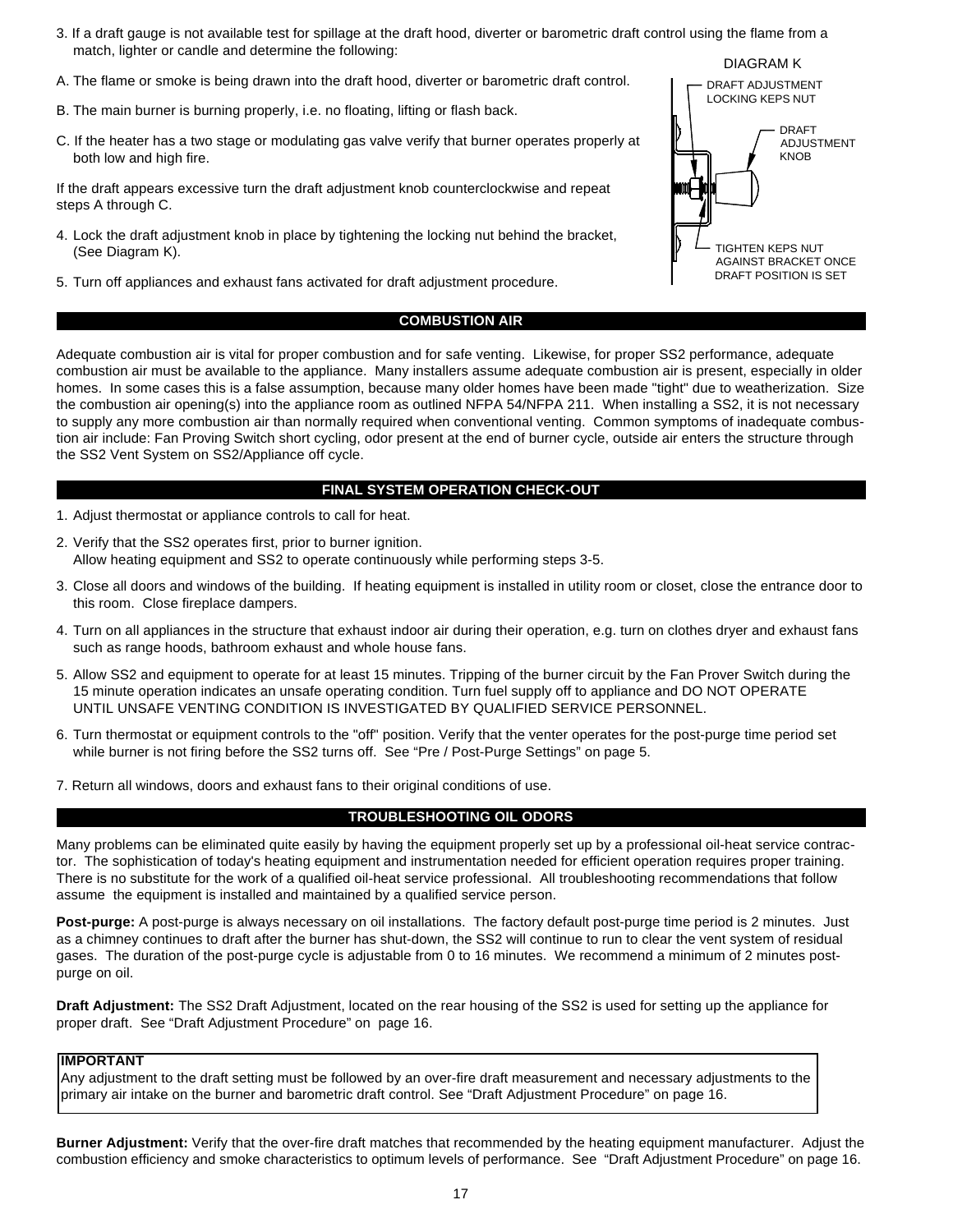**Combustion Air:** Modern construction methods and materials have reduced natural air infiltration rates to extremely low levels. Even older homes can lack adequate air for combustion, when insulation upgrades and other weatherization methods have been installed. It is recommended that fuel burning appliances have dedicated sources of outside air for combustion. This may be simply accomplished by running a properly sized duct from outdoors and terminating it near the burner air intake. Accessory air intakes are available that connect to the burner motor, using it to pull in the outdoor air. The Tjernlund IN-FORCER™ Combustion Air Intake tempers the raw outdoor air as it is delivered to the burner. Without a source of outdoor air for combustion, a tight home's negative pressures will draw odors back through the venting system during the appliance off cycle.

**Chronic Oil Odor Conditions:** Certain features of the specific appliance and installation, e.g. high heat-retention combustion chamber; low-mass, dry-base; piping system design; oil impurities; air in lines, can all contribute to an increased production of oil odor and cannot always be anticipated. For extreme cases of oil odor nuisance Tjernlund recommends the practice of post-purging the burner during the vent system post-purge. A burner post-purge cycle can eliminate any shortcomings of compatibility between the specific installation and the SS2. Burner post-purge kits, such as, Tjernlund's P/N 950-2043, are available from most oil equipment distributors. Burner post-purge kits should be used on installations where the combustion air is being adequately supplied, yet oil odors continue.

### **TROUBLESHOOTING ELECTRICAL PROBLEMS**

# A WARNING

The following guide is intended to be used if a problem occurs during the use of the SS2 side wall vent system. It may be necessary to measure voltage during troubleshooting.

**Extreme caution must be exercised to prevent injury.** If you are unable to determine the defective part with the use of this guide, call your Tjernlund distributor or Tjernlund Products direct at 1-800-255-4208 for further assistance.

**IMPORTANT:** To reset faults, verify fault by checking the LEDs and then remove call for heat.

### **LED INDICATOR LIGHTS**

LED #1 (Amber) Appliance call for heat.

LED #2 (Green) Safety circuit through P1 & P2 (SS2 Limit & Fan Prover) is verified "Open" upon start-up. Burner circuit is energized with contact closure from terminal 3 to 4. Also verifies SS2 prover & limit are closed during run cycle.

**LED STATUS & FAULT INDICATORS**

- LED #3 (Green) Power switched to SS2 Motor & Cooling Fan from L to MTR & M.
- LED #4 (Red) Status indicator.

LED #5 (Red) 115 VAC power supplied to board. Also used as status indicator.

#### **LED INDICATOR LIGHT STATUS & FAULTS**

| LED #4 & #5 Flashing Alternately                                                                    | = Prover start up fault. SS2 Prover contacts "Closed" across P1 & P2 upon appliance call<br>before SS2 is turned on. Prover status check must be activated, see page 5.                 |  |  |  |  |
|-----------------------------------------------------------------------------------------------------|-----------------------------------------------------------------------------------------------------------------------------------------------------------------------------------------|--|--|--|--|
| LED #4 & #5 Flashing in Unison                                                                      | $=$ Fan Prover circuit is "Open" longer than 60 seconds on start-up or 10 seconds during run<br>cycle. Prover or Limit contacts are not staying "Closed" across P1 & P2 safety circuit. |  |  |  |  |
| LED #4 Flashing & #5 on Continuous = System in Pre-Purge. (Pre-Purge options 0, 15, 30, 60 seconds) |                                                                                                                                                                                         |  |  |  |  |
|                                                                                                     | LED #5 Flashing & #4 on Continuous = System in Post-Purge. (Post-Purge options 0, 30 seconds or 1, 2, 4, 8, 16 minutes)                                                                 |  |  |  |  |

### **SYMPTOM 1: SS2 OPERATES CONTINUOUSLY**

Verify that Venter is not in post-purge mode which could last up to 16 minutes. A factory post-purge has been set for 2 minutes. LED #4 (Red) will be on continuously and LED #5 will be flashing during post-purge. A Venter pre-purge could also be set for up to 1 minute. LED #4 (Red) will be flashing and LED #5 will be on continuously during a Venter pre-purge. See "Pre / Post-Purge Settings" on page 5.

Verify that LED #1 (Amber) is not lit.

Yes, LED #1 (Amber) is lit: Check interlock wiring. UC1 control is receiving constant call for heat signal.

LED #1 (Amber) is not lit: Replace UC1 circuit board part number 950-8801.

### **SYMPTOM 2: SS2 MOTOR AND/OR COOLING FAN DOES NOT OPERATE**

Verify that UC1 control has power, LED #5 (Red) should be lit.

No: Check circuit breaker, disconnect switches and wiring.

Yes, LED #5 (Red) is lit: Verify that the interlocked burner is calling for heat, LED #1 (Amber) should be lit.

No, LED #1 (Amber) is not lit: Verify interlock wiring and that thermostat/aquastat is adjusted to call for heat. Verify that the RED voltage selection jumper is installed so that it matches the voltage of the interlocked burner.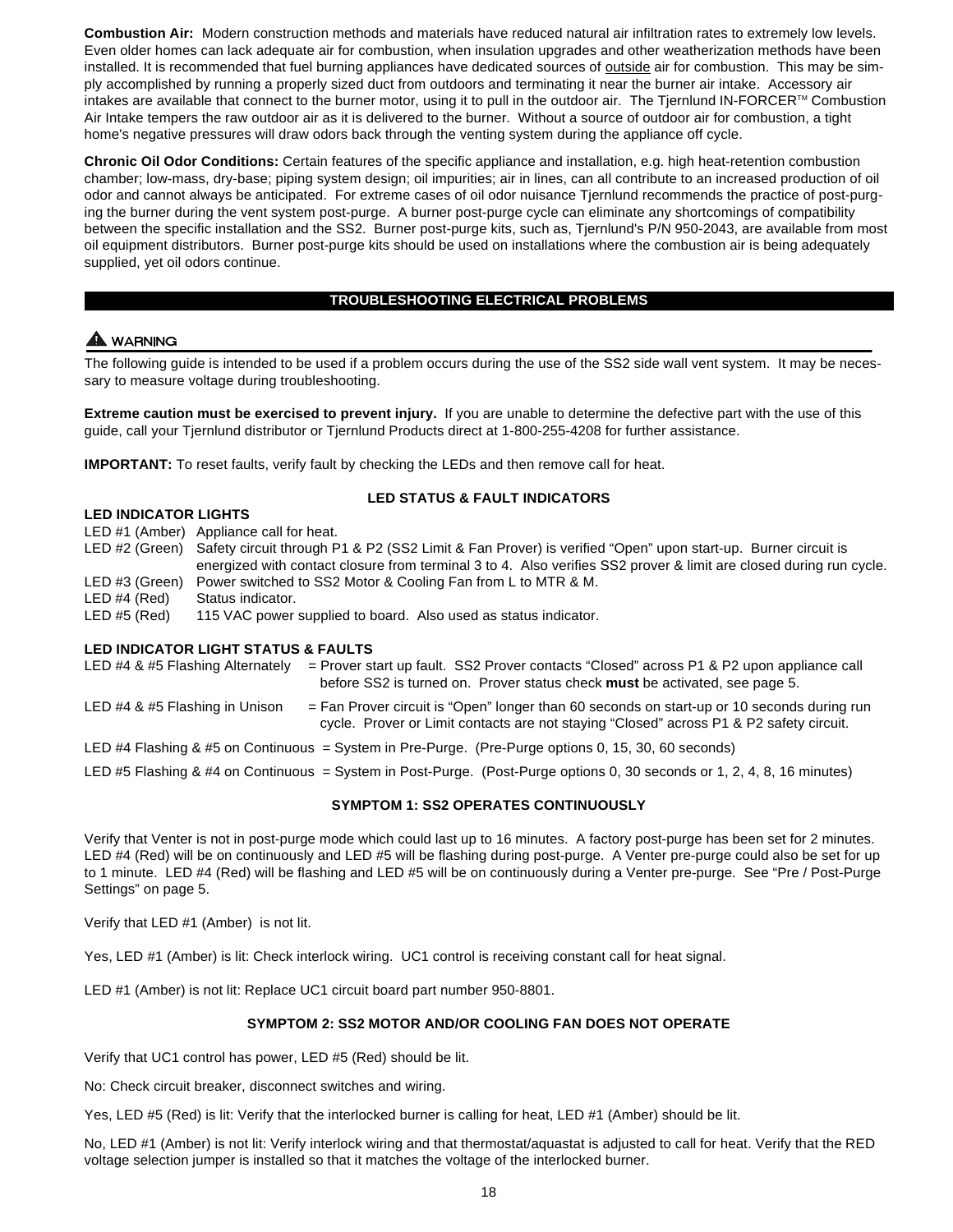Yes, LED #1 (Amber) is lit: Verify Prover safety circuit fault does not exist. See LED indicator light status & faults, on page 18. If faults exist check Prover P1 & P2 safety circuit.

If no faults exist, check for 115 VAC across terminals N and MTR.

Voltage present: Replace SS2 motor, p/n 950-0015 or SS2 cooling fan, p/n 950-0020.

No voltage present: Replace UC1 circuit board part number 950-8801

### **SYMPTOM 3: SS2 OPERATES, BUT BURNER DOES NOT**

NOTE: Prover status check **must** be activated, see page 5. For any newly established call for heat the SS2 will run for 60 seconds to try to close the fan prover circuit (P1 to P2). If circuit can not be made after 60 seconds LED's 4 & 5 (Red) will flash in unison, indicating a prover check circuit fault on SS2 start up. The SS2 will shut down and LED's 4 & 5 (Red) will flash in unison, indicating a prover check circuit fault on SS2 start up. NOTE: If primary control of oil burner locks out during the 1 minute period the UC1 safety circuit and LED's 4 & 5 will be reset. If the fan prover makes on start up, but breaks for more than 10 seconds during the burner cycle, LED's 4 & 5 (Red) will flash in unison indicating a prover circuit fault. The SS2 will continue to run for 10 minutes to try to make the prover circuit as long as a call for heat exists. After 10 minutes the SS2 will shut down and LED's 4 & 5 (Red) will flash in unison indicating a prover circuit fault. Remove the call for heat and then reestablish to reset the UC1 prover safety circuit (P1 to P2) & LED's.

Verify that LED #2 (Green) is lit.

Yes, LED #2 (Green) is lit: Verify that "call jumper" is connected from J1 to J2 on UC1 circuit board. With call for heat established, verify that wiring is correct by measuring voltage between terminals 1 & 2 and 2 & 4 of UC1 terminal strip. Voltage should be the same in both cases, if not rewire per appropriate diagram.

No, LED #2 (Green) is not lit: Remove call for heat and reestablish a call for heat to reset control. Within 1 minute of call for heat, carefully jump a wire between P1 & P2 on UC1 control. LED #2 (Green) should light.

No, LED #2 (Green) does not light: Replace UC1 circuit board, part number 950-8801.

Yes, LED #2 (Green) lights up: Remove supply power to UC1. Remove Jumper from P1 & P2. The SS2 high limit is open, the fan proving switch is not closing, or wiring connections are incorrect/broken. Disrupt call for heat. Push reset button on SS2 high limit behind access cover underneath SS2 draft adjustment knob. NOTE: Insufficient post-purge may cause limit to trip. If the limit switch trips, verify that the post-purge setting is long enough to remove residual heat from the combustion chamber. Verify that the cooling fan operates whenever the SS2 is running. If high limit trips repeatedly, do not operate the heater until the source of excessive heat has been determined and repaired. If high limit will not reset and has an open circuit, replace high limit part number 950-0018.

Verify fan proving switch sensing tube is clear and not crimped. Remove two fan prover switch retaining screws, disconnect sensing tube from the proving switch and connect sensing tube to draft gauge. Initiate call for heat. With SS2 running, verify that venter performance is sufficient to close fan prover. Draft gauge should read a minimum of -0.40" w.c.

No, measured draft is less than -0.40" w.c.: Verify that SS2 damper is completely open and visually inspect system for blockages. Confirm that maximum BTU/hr. input and vent pipe lengths are not exceeded. See "Application Table" on page 1 for capacities.

Yes, measured draft is at least -0.40" w.c.: Replace fan proving switch, (**Old style** exterior junction box mounted, p/n 950-0016) (**New style** interior junction box mounted, p/n 950-0029).

#### **MAINTENANCE**

### **INSTALLER AND USER REQUIREMENTS**

- Installer must visually inspect unit annually.
- On oil, installer must verify over-fire draft, CO2 and smoke readings are all correct. See "Draft Adjustment Procedure" on page 16.
- Inspect vent pipe for evidence of corrosion. If any corrosion is found replace vent pipe and inspect venter.

#### **IMPELLER INSPECTION**

We recommend that the SS2 impeller be inspected annually. Improper oil burner adjustment can cause excessive particulate build up over time and impair venter performance. **NOTE:** See "SS2 Terminology" on page 3 for isometric diagram when following impeller inspection procedure.

#### **NOTE: The following inspection procedure should be done when SS2 is mounted. Use care so hardware is not lost.**

- 1. To examine impeller, remove vent pipe and SS2 inlet pipe by twisting counter clockwise.
- 2. Remove (7) screws which hold cover plate to vent cabinet.
- 3. Remove flexible tubing from fan prover sensing tube and remove (8) nuts which hold inlet assembly to venter housing.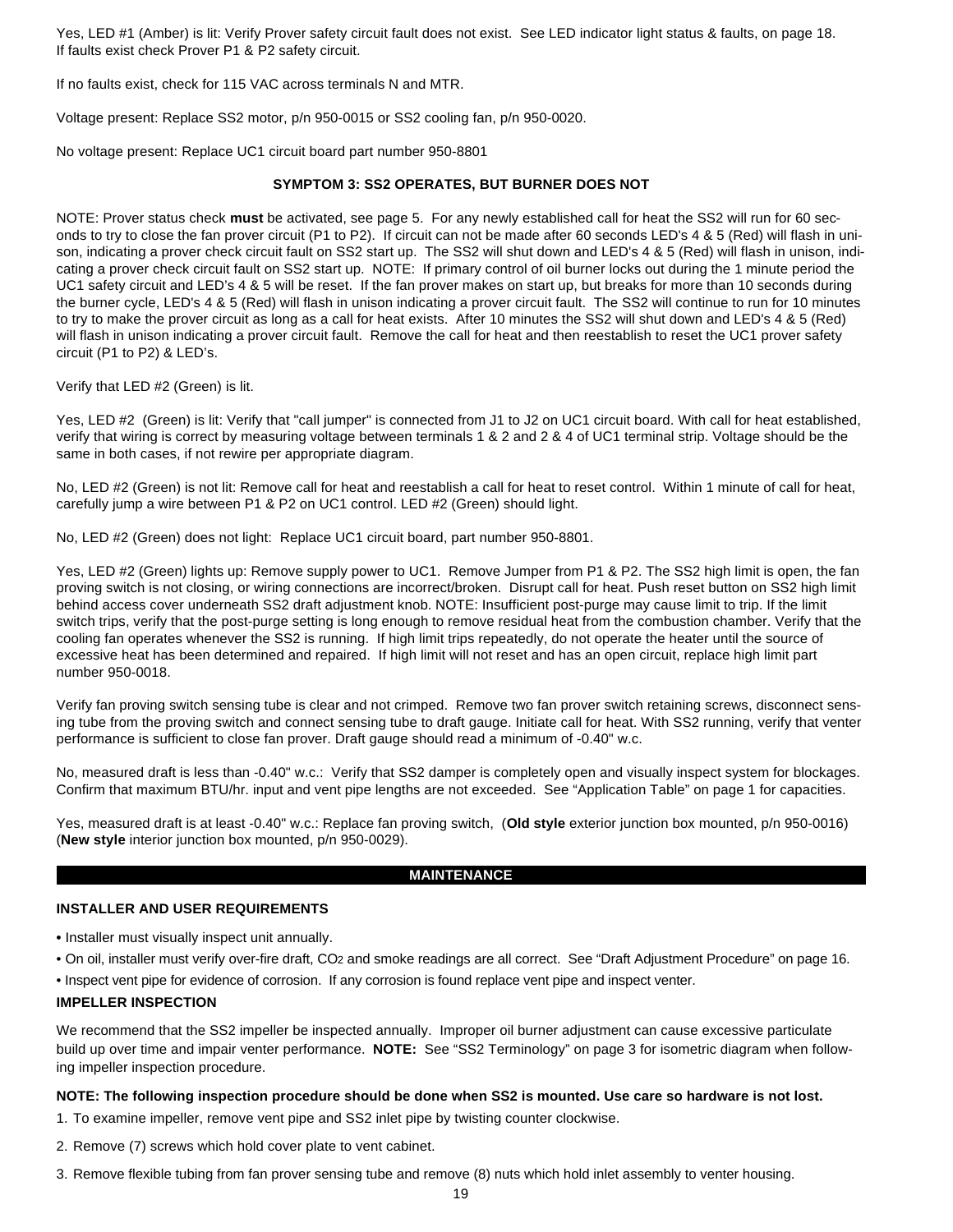An impeller that exhibits large amounts of particulate should be cleaned with a soft metal wire brush and soot cleaner. Clean each blade, as well as the rest of the impeller. An impeller that appears to be out of round should be replaced with a new impeller. After cleaning or replacing impeller, perform "Draft Adjustment Procedure" on page 16. If inlet assembly is removed for cleaning or replacement of impeller, make sure inlet assembly gasket is in good shape when replacing inlet assembly. If gasket is damaged use a 1/8" bead of high temperature RTV sealant on inlet assembly before securing to venter housing.

### **MOTOR OILING**

The SS2 Motor has sealed ball bearings and requires no oiling.

### **HOW TO OBTAIN SERVICE ASSISTANCE**

- 1. If you have any questions about your Power Venter or if it requires adjustment, repair or routine maintenance, we suggest that you contact your installer, contractor or service agency.
- 2. If you require technical information contact Tjernlund Products, Inc. at 1-800-255-4208.

When contacting Tjernlund Products, Inc., please have the following information available:

- 1. Model of the Power Venter as shown on the label attached to Power Venter.
- 2 Name and address of installer and any service agency who performed work on Power Venter.
- 3. Date of original installation and dates any service work was performed.
- 4. Details of the problem as you can best describe them.

### **LIMITED PARTS WARRANTY AND CLAIM PROCEDURE**

Tjernlund Products, Inc. warrants the components of the SideShot for two years from date of installation. This warranty covers defects in material and workmanship. This warranty does not cover normal maintenance, transportation or installation charges for replacement parts or any other service calls or repairs. This warranty DOES NOT cover the complete SS2 if it is operative, except for the defective part.

Tjernlund Products, Inc. will issue credit or provide a free part to replace one that becomes defective during the two year warranty period. Proof of date of the installation in the form of the contractor sales/installation receipt is necessary to prove the unit has been in service for under two years. All receipts should include the date code of the SideShot to ensure that the defective component corresponds with the complete unit. This will help preclude possible credit refusal.

- 1.) Follow troubleshooting guide to determine defective component. If unable to determine faulty component, contact your Tjernlund distributor or Tjernlund Products Technical Customer Service Department at 1-800-255-4208 for troubleshooting assistance.
- 2.) After the faulty component is determined, return it to your Tjernlund distributor for replacement. Please include SideShot date code component was taken from. The date code is located on the Electrical Box coverplate. If the date code is older than 2 years, you will need to provide a copy of the original installation receipt to your distributor. Credit or replacement will only be issued to a Tjernlund distributor after the defective part has been returned prepaid to Tjernlund.

### **WHAT IS NOT COVERED**

Product installed contrary to our installation instructions

Product that has been altered, neglected or misused

Product that has been wired incorrectly

Product that has been damaged by a malfunctioning or mistuned burner

Any freight charges related to the return of the defective part

Any labor charges related to evaluating and replacing the defective part

### **REPLACEMENT PARTS**

### **Component Part Number**

| Motor                                                         | 950-0015 |
|---------------------------------------------------------------|----------|
| Proving Switch (Old Style exterior Junction box mount)        | 950-0016 |
| Proving Switch (New Style <b>interior</b> Junction box mount) | 950-0029 |
| Impeller                                                      | 950-0017 |
| <b>High Limit Switch</b>                                      | 950-0018 |
| Venter Housing                                                | 950-0019 |
| Cooling Fan                                                   | 950-0020 |
| Universal Control Circuit Board                               | 950-8801 |